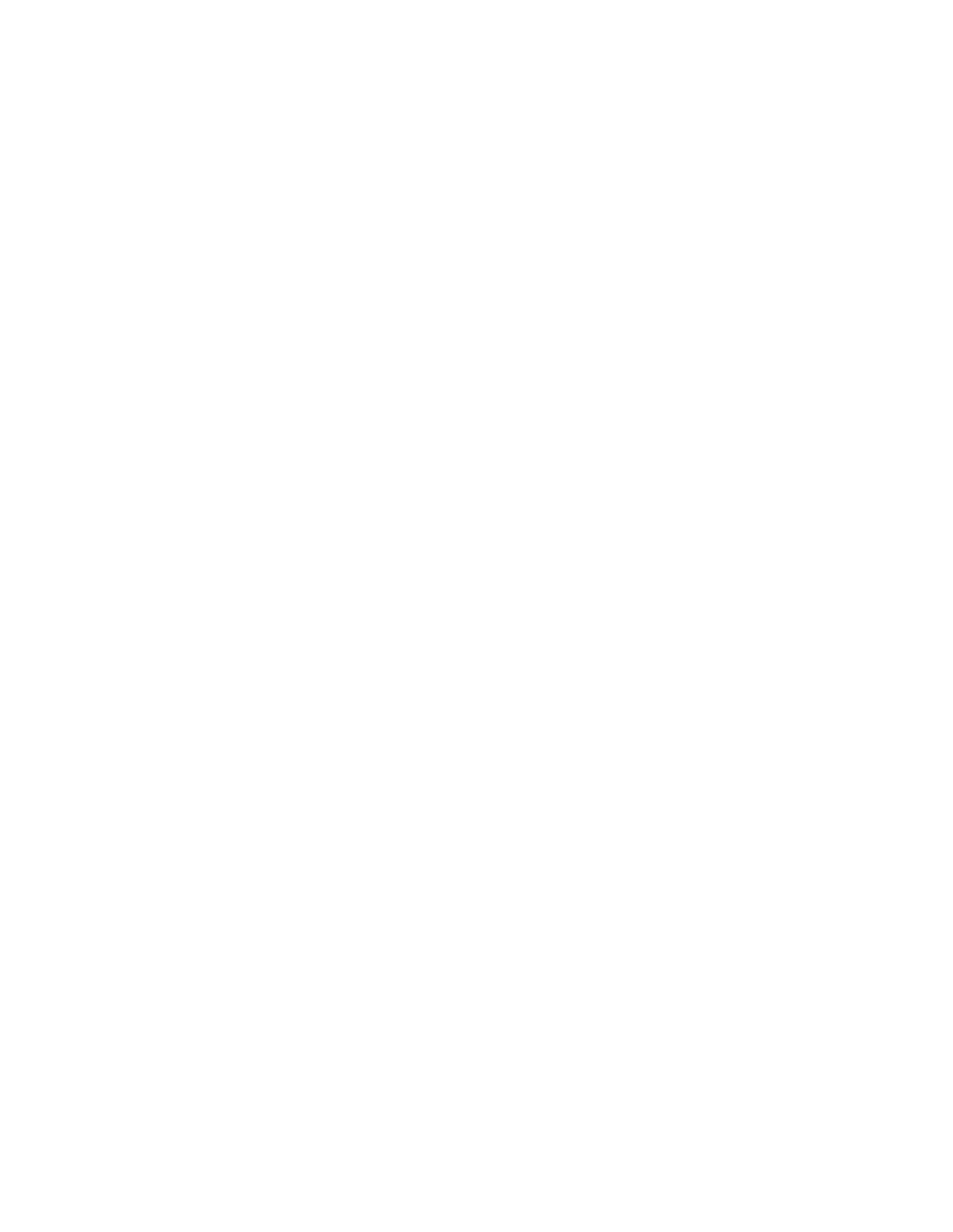

# **Integrative Learning** *Mapping the Terrain*

Mary Taylor Huber and Pat Hutchings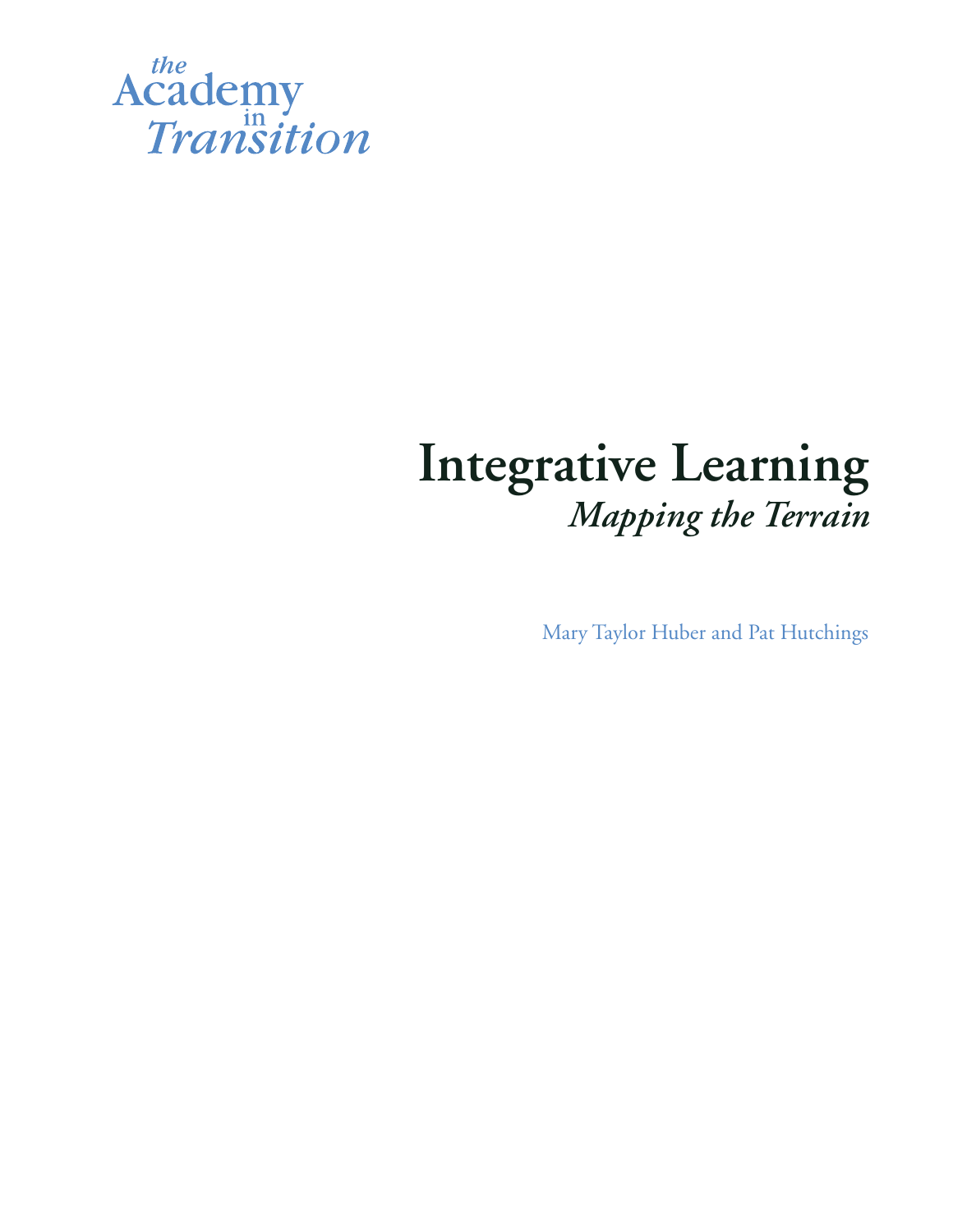Published by the Association of American Colleges and Universities 1818 R Street, NW, Washington, DC 20009 www.aacu.org

© 2004 by the Association of American Colleges and Universities and The Carnegie Foundation for the Advancement of Teaching ISBN 0-11696-98-9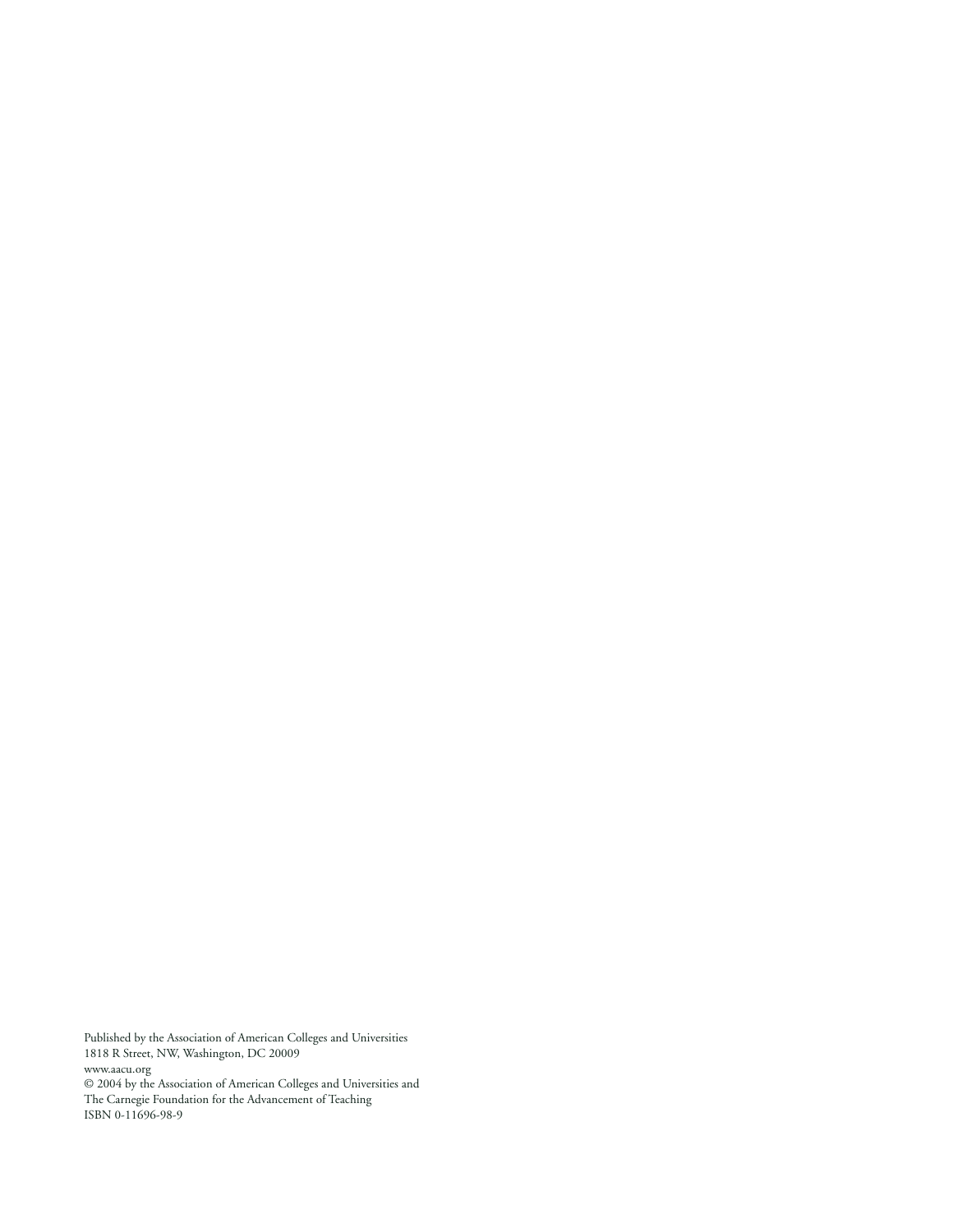# **Contents**

- **iii** About This Series *by Debra Humphreys*
- **iv** Foreword *by Andrea Leskes*
- **vi** Acknowledgements
- **1** Integrative Learning: Mapping the Terrain
- **13** *Appendix:* A Statement on Integrative Learning
- **14** Works Cited
- **18** About the Authors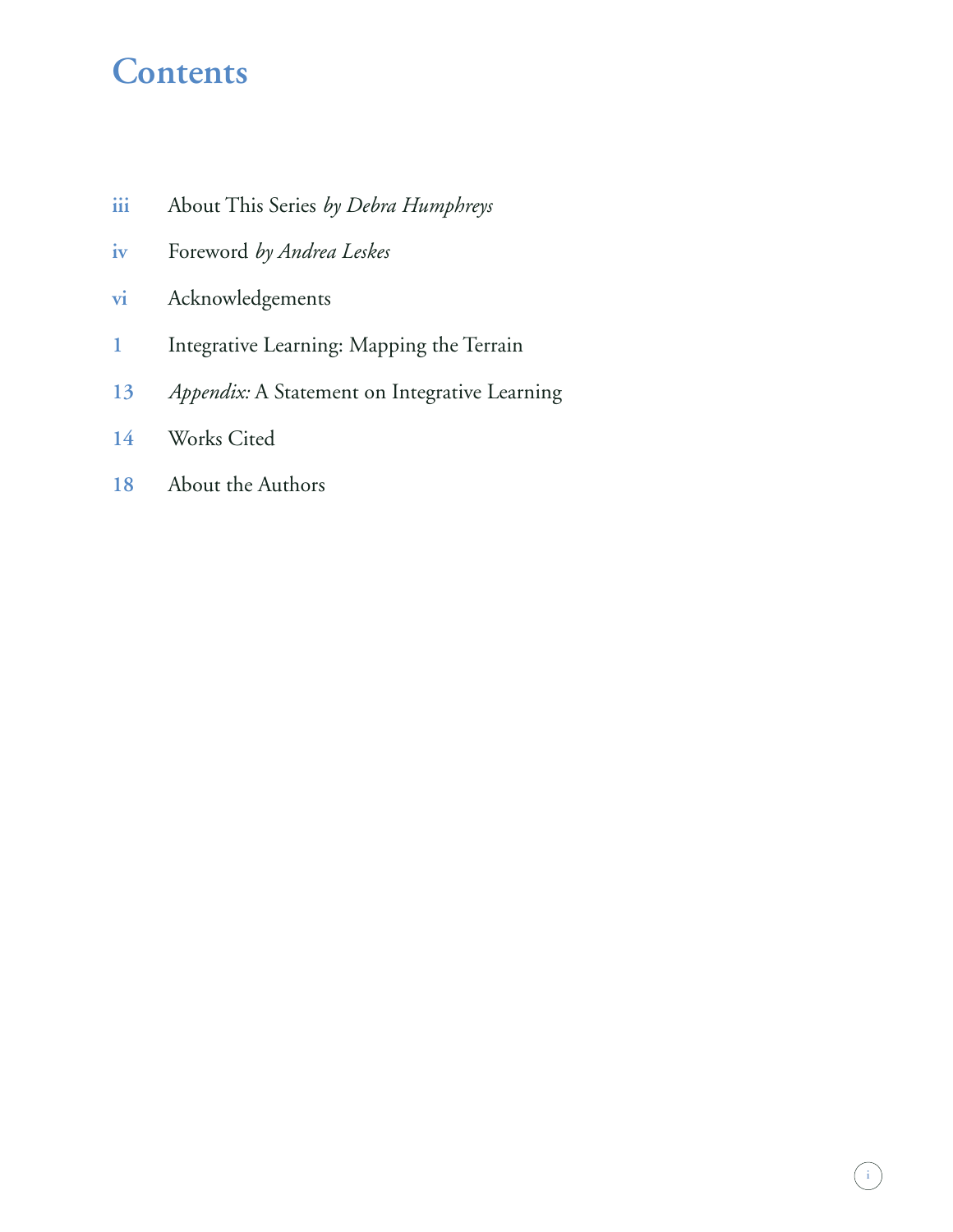# **The Academy in Transition**

Other *Academy in Transition* titles:

**Contemporary Understandings of Liberal Education** by Carol Geary Schneider and Robert Shoenberg

**Mapping Interdisciplinary Studies** by Julie Thompson Klein

**General Education: The Changing Agenda** by Jerry G. Gaff

**Globalizing Knowledge: Connecting International and Intercultural Studies** by Grant H. Cornwell and Eve W. Stoddard

**General Education in an Age of Student Mobility: An Invitation to Discuss Systemic Curricular Planning** Essays by Robert Shoenberg and others

**College-Level Learning in High School: Purposes, Practices, and Practical Implications** by D. Bruce Johnstone and Beth Del Genio

The Living Arts: Comparative and Historical Reflections on Liberal **Education** by Sheldon Rothblatt

**General Education and the Assessment Reform Agenda** by Peter Ewell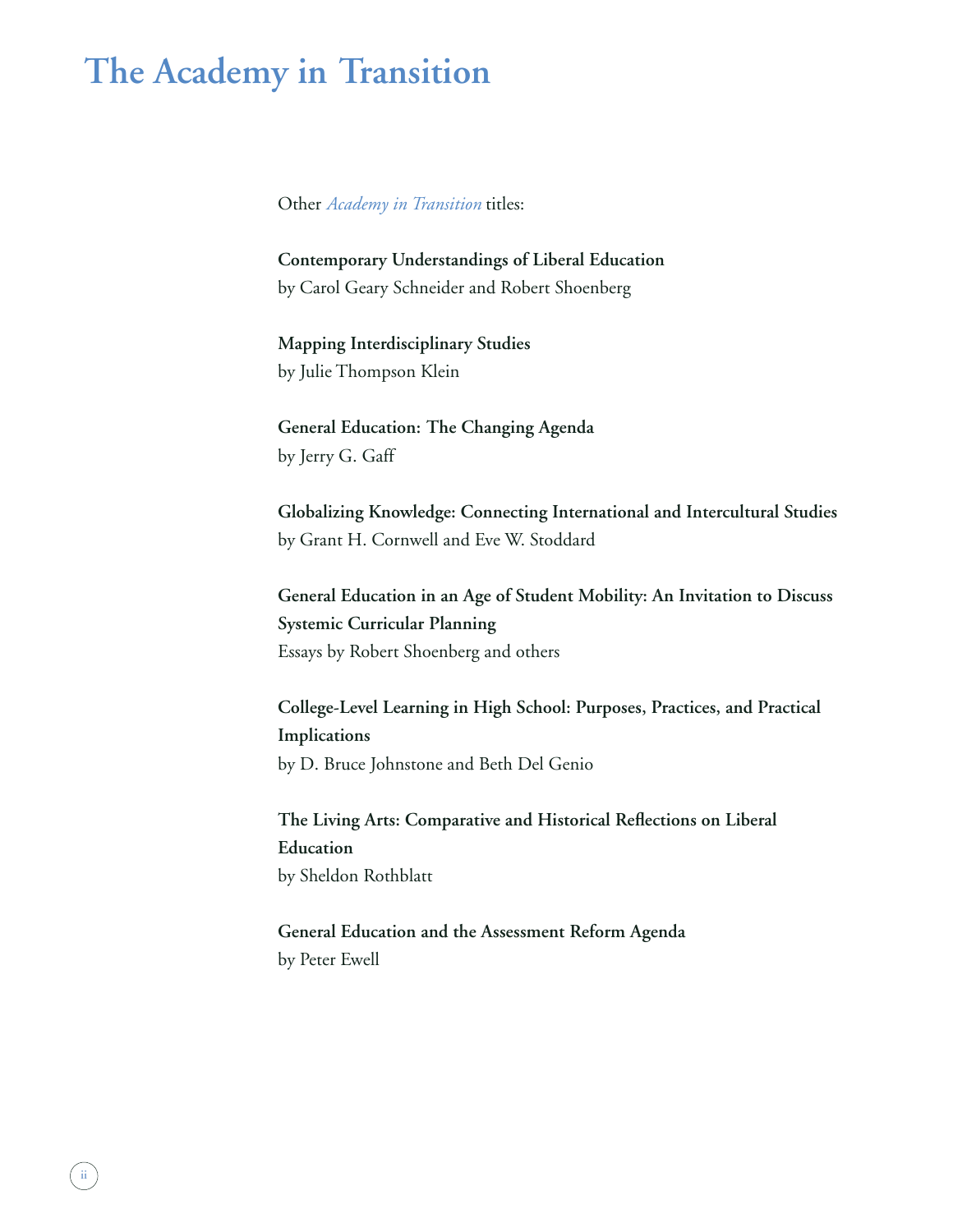## **About This Series**

The Association of American Colleges and Universities (AAC&U) has a long<br>history of working with college leaders across the country to articulate the<br>aims of a liberal education in our time. AAC&U is distinctive as a highe history of working with college leaders across the country to articulate the aims of a liberal education in our time. AAC&U is distinctive as a higher education association. Its mission focuses centrally on the quality of student learning and the changing purpose and nature of undergraduate curricula.

AAC&U has taken the lead in encouraging and facilitating dialogue on issues of importance to the higher education community for many years. Through a series of publications called *The Academy in Transition*—launched in 1998 with the muchacclaimed *Contemporary Understandings of Liberal Education*—AAC&U has helped fuel dialogue on such issues as the globalization of the undergraduate curricula, the growth of interdisciplinary studies, how liberal education has changed historically, and the increase of college-level learning in high school. The purpose of the series—now including nine titles—is to analyze changes taking place in key areas of undergraduate education and to provide "road maps" illustrating the directions and destinations of the changing academy.

During transitions, it is important to understand context and history and to retain central values, even as forms and structures that have supported those values may have to be adapted to new circumstances. For instance, AAC&U is convinced that a practical and engaged liberal education is a sound vision for the new academy, even if the meanings and practices of liberal education are in the process of being altered by changing conditions. As the titles in this series suggest, AAC&U's vision encompasses a high-quality liberal education for all students that emphasizes connections between academic disciplines and practical and theoretical knowledge, prizes general education as central to an educated person, and includes global and cross-cultural knowledge and perspectives. Collectively, these essays point to a more purposeful, robust, and efficient academy that is now in the process of being created. They also encourage thoughtful, historically informed dialogue about the future of the academy.

AAC&U encourages faculty members, academic leaders, and all those who care about the future of our colleges and universities to use these papers as a point of departure for their own analyses of the directions of educational change. We hope these essays will encourage academics to think broadly and creatively about the educational communities we inherit, and, by our contributions, the educational communities we want to create.

Debra Humphreys

Vice President for Communications and Public Affairs Association of American Colleges and Universities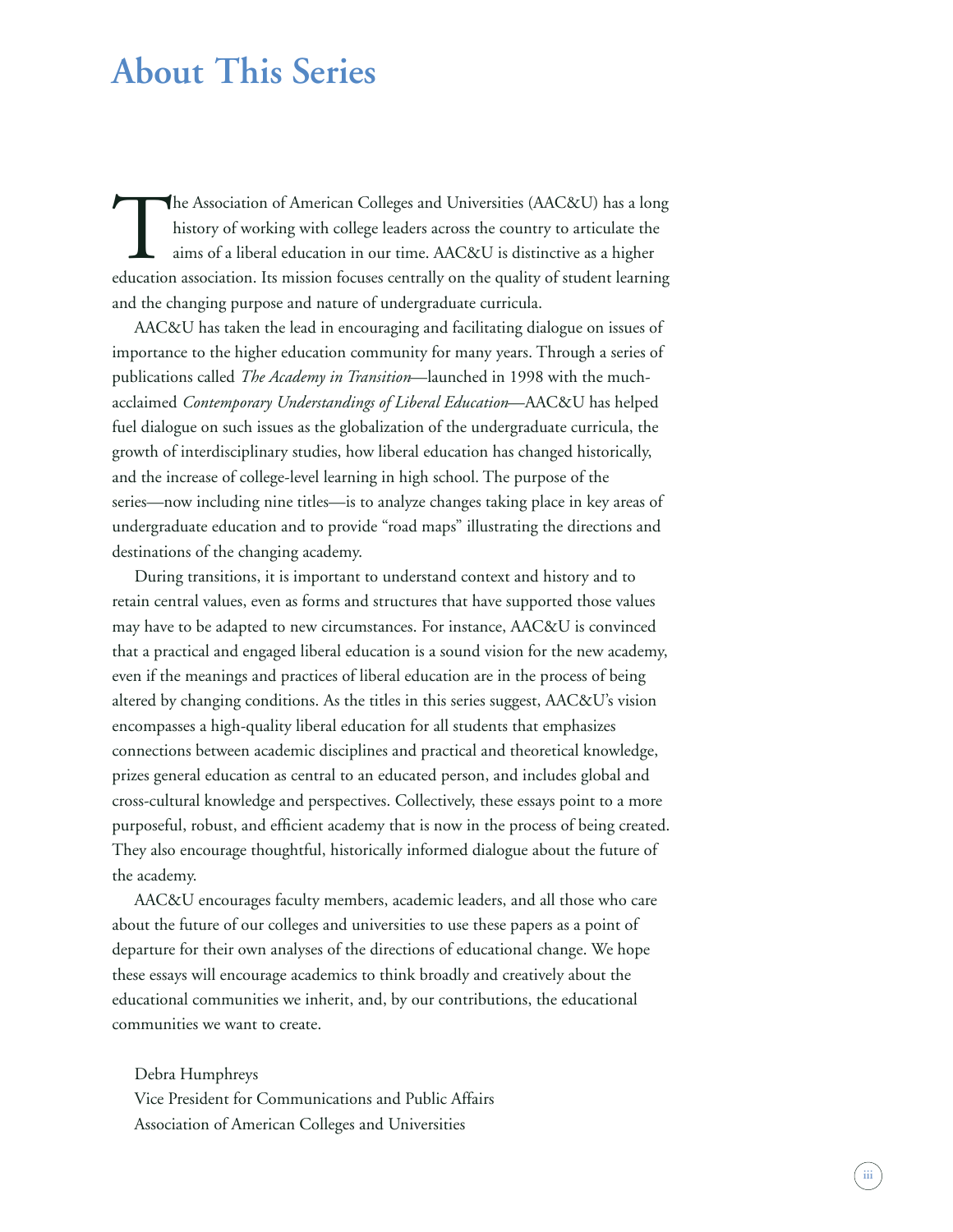### **Foreword**

*What do you consider to be the end purpose of education? Is it not to bring about an integrated individual?*

 *–Krishnamurti*

The impulse to connect is a universal human desire, and the ability to do so in sophisticated ways indicates intellectual and emotional maturity. While education has long been seen as a vehicle for learning how to integrate life experiences, formal study, diverse perspectives, and knowledge gained over time, the challenges of the contemporary world have brought a new urgency to the issues of connection and integration.

Integrative learning is clearly important for today's college graduates, who will face complex issues in their professional lives and in the broader society. In fact, it could be argued that in most fields except education—from the workplace to scientific discovery to medicine to world and national affairs—multilayered, unscripted problems routinely require integrative thinking and approaches.

Thirteen years ago AAC&U, in collaboration with a number of the learned societies, challenged the educational community to reform undergraduate majors so they would provide students with sustained opportunities to explore links across disciplines and with the world beyond the academy (see *The Challenge of Connecting Learning*). Educational innovation has advanced since 1991 with the call for such "connecting learning" resonating with external pressures (from employers, from policymakers, from the professions). However, isolated innovative practices have not yet progressed to the point where connecting learning can take its rightful place alongside breadth and depth as a hallmark of a quality undergraduate liberal education.

Recently, in its report *Greater Expectations: A New Vision for Learning as a Nation Goes to College*, AAC&U renewed its appeal for an education that helps students become integrative thinkers and doers. The report argues that schools, colleges, and universities need to change their practices to develop students as "integrative thinkers who can see connections in seemingly disparate information and draw on a wide range of knowledge to make decisions," students who can "adapt the skills learned in one situation to problems encountered in another." This integrative capacity characterizes learners prepared for the twenty-first-century world: who are intentional about the process of acquiring learning, empowered by the mastery of intellectual and practical skills, informed by knowledge from various disciplines, and responsible for their actions and those of society.

It is against this background of persistent attention to integration that the Association joined with The Carnegie Foundation for the Advancement of Teaching to create the project, "Integrative Learning: Opportunities to Connect," as part of an ongoing collaboration with the William and Flora Hewlett Foundation. The project's aim was twofold: (1) to help selected campuses advance practices that enhance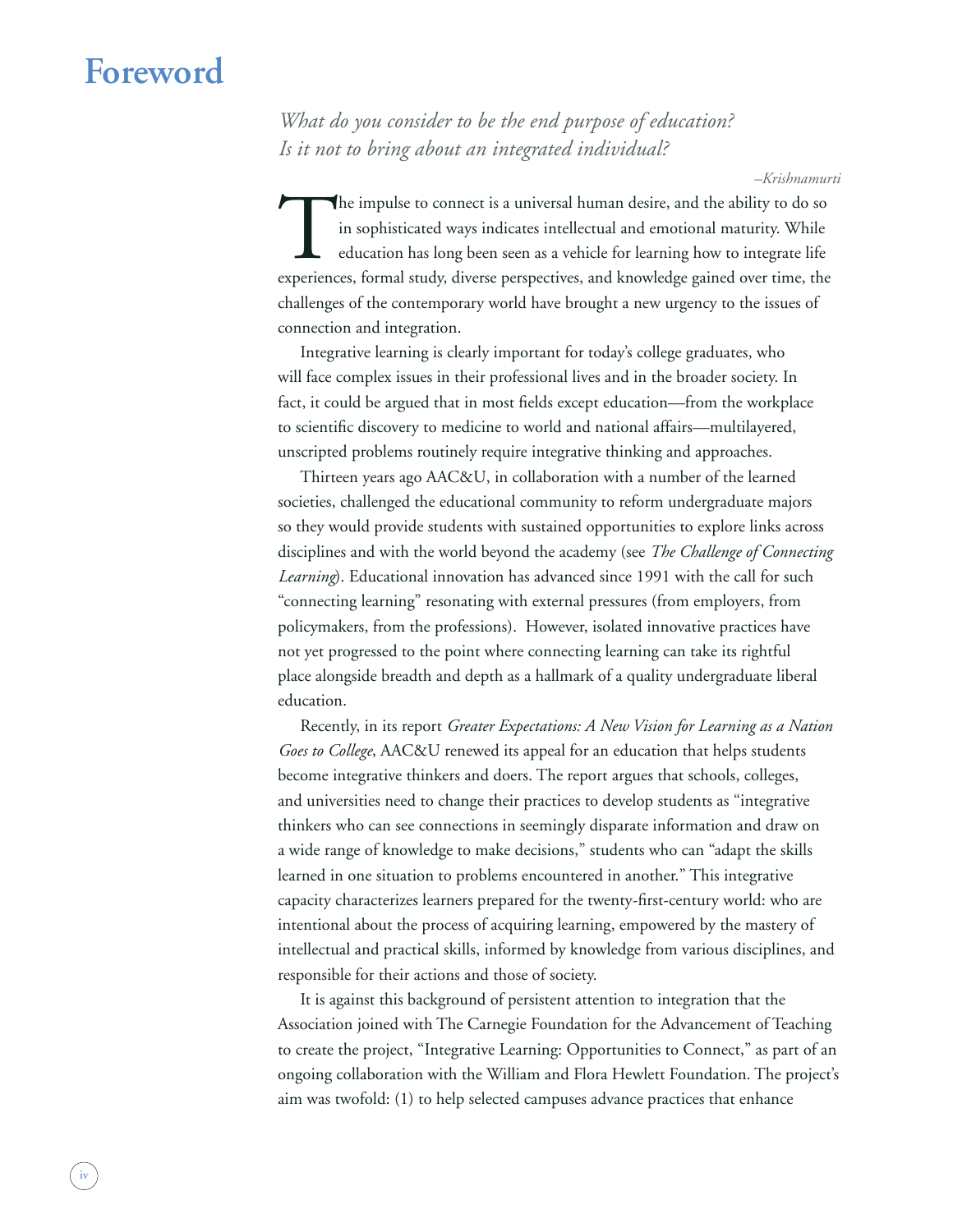students' abilities to integrate knowledge, and (2) to develop resources for the entire higher education community.

To prepare for the project's launch, Mary Taylor Huber and Pat Hutchings, the Carnegie Foundation leaders of the project, expanded on the concept of integrative learning as articulated in *Greater Expectations*, enriching it with insights from research and providing a context for campus action. AAC&U elected to publish their work in this monograph as part of *The Academy in Transition* series. It is our hope that the authors' precise framings and eloquent arguments will stimulate all educators to help our graduates become skilled integrators of knowledge, experiences, and contexts as they prepare for careers and for engaged citizenship in a diverse democracy and an interconnected world.

Andrea Leskes Vice President for Education and Quality Initiatives Director of Greater Expectations Codirector of Integrative Learning: Opportunities to Connect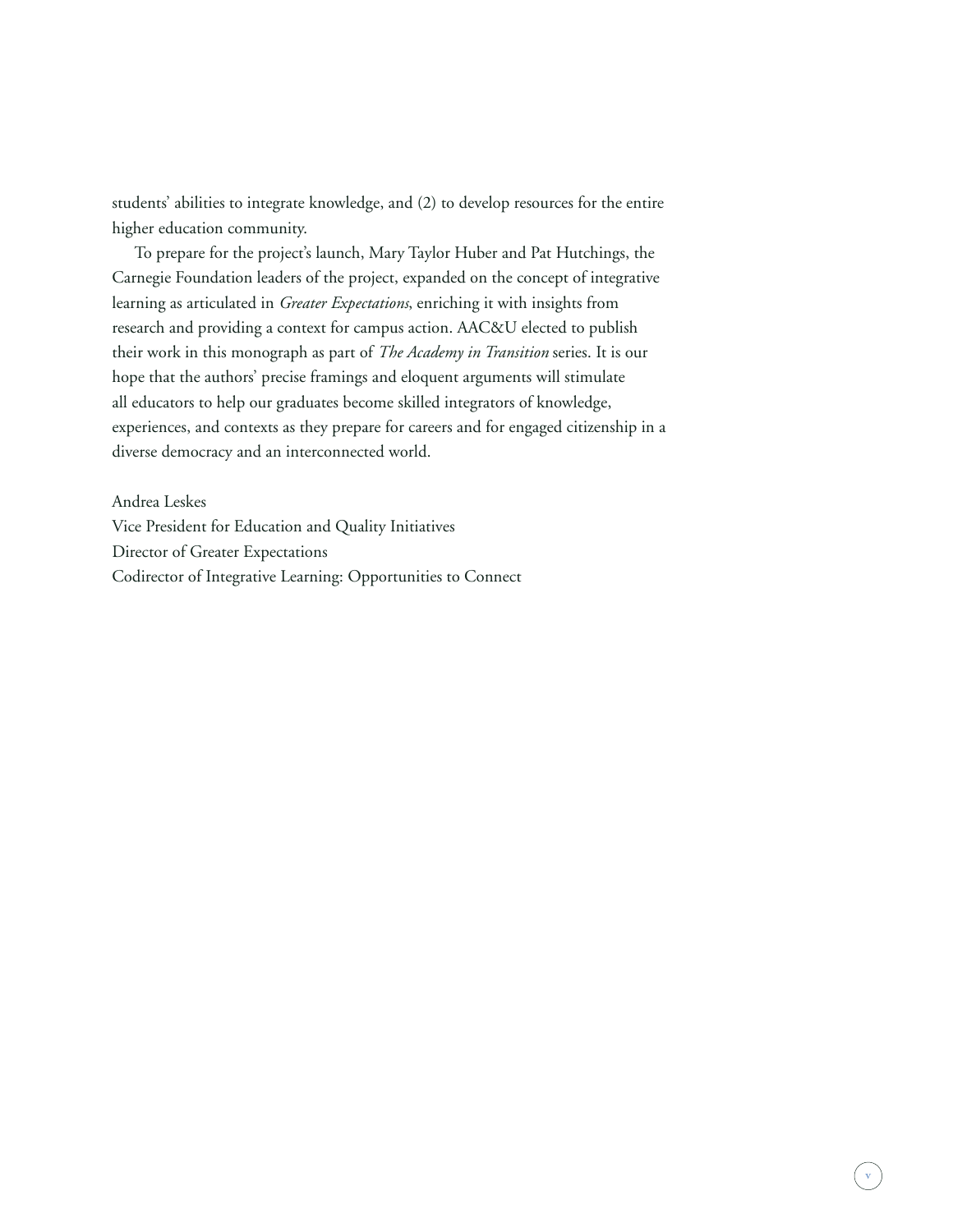# **Acknowledgements**

Our understanding of integrative learning has benefited from conversations with a large and wonderful cast of colleagues at The Carnegie Foundation for the Advancement of Teaching, the Association of American Colleges and Universities, and the campuses involved in the project Integrative Learning: Opportunities to Connect. We also wish to thank David Tritelli for his encouragement and his skill in shepherding the editorial and production processes that have brought this essay to publication.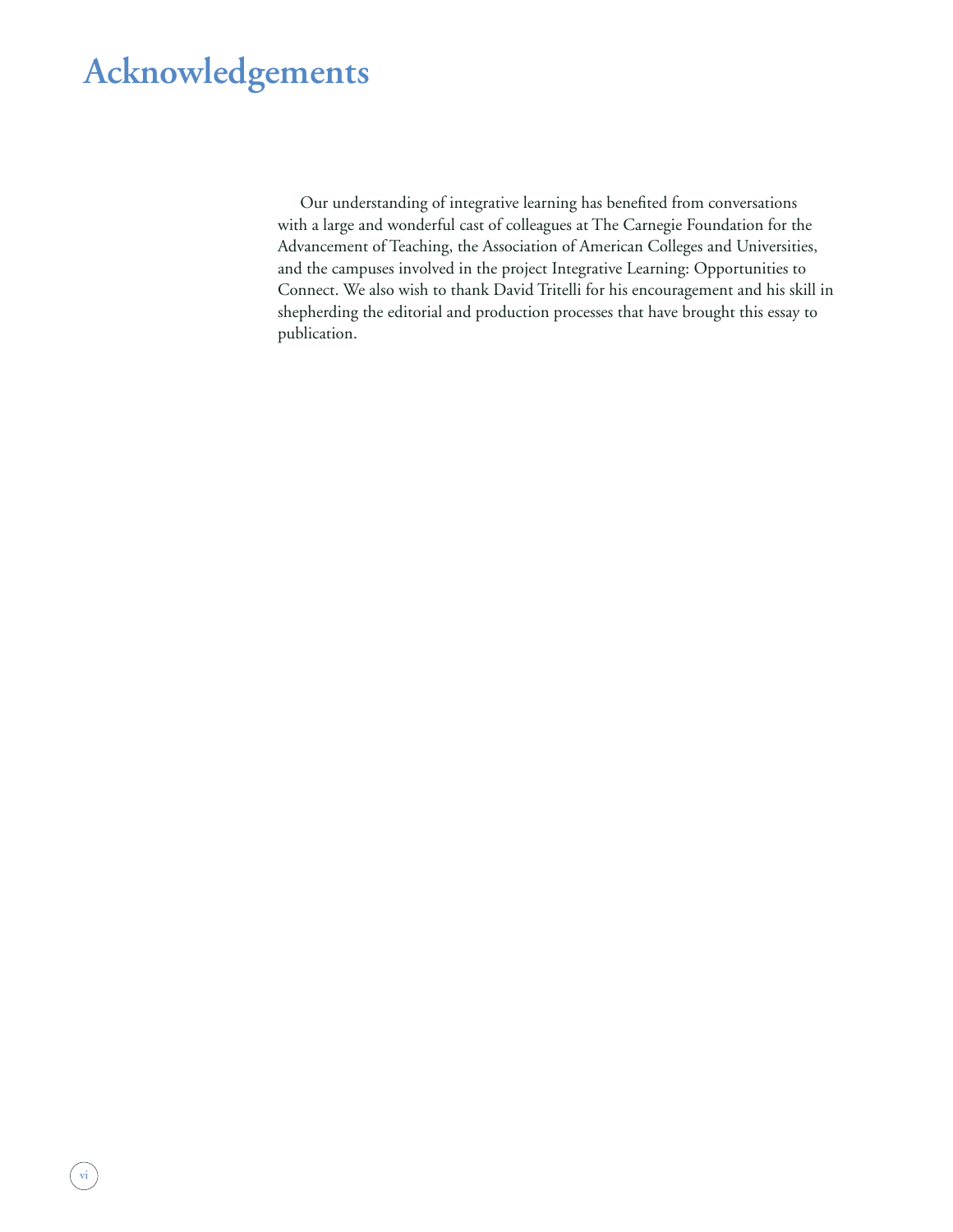# **Integrative Learning: Mapping the Terrain**

The of the great challenges in higher education is to foster students' abilities<br>to integrate their learning across contexts and over time. Learning that<br>helps develop integrative capacities is important because it builds to integrate their learning across contexts and over time. Learning that helps develop integrative capacities is important because it builds habits of mind that prepare students to make informed judgments in the conduct of personal, professional, and civic life; such learning is, we believe, at the very heart of liberal education.

The good news, as documented in the Association of American Colleges and Universities' report *Greater Expectations: A New Vision for Learning as a Nation Goes to College* (2002), is that many campuses today are creating opportunities for more integrative, connected learning. First-year seminars, learning communities, interdisciplinary studies, capstone experiences, portfolios, student self-assessment, and other innovations are increasingly in evidence. The bad news is that they often involve small numbers of students or exist in isolation, disconnected from other parts of the curriculum and from other reform efforts. Indeed, the very structures of academic life encourage students to see their courses as isolated requirements to complete.

 How, then, can campuses help students pursue learning in more intentionally connected ways? What does such learning look like? How might it be shaped by emerging cultural realities and by new thinking about learning and teaching? This paper attempts to situate integrative learning within the larger territory of liberal education and to set the stage for new thinking about what works, how, and why.

#### **Learning That Is Greater Than the Sum of Its Parts**

At the heart of liberal education lies the idea that learning should be greater than the sum of its parts. Resonant with the classical tradition of educating the "whole" person, liberal education has historically encouraged "breadth of outlook, a capacity to see connections and hence an ability to make fundamental decisions and judgements" (Rothblatt 1993, 28). Historically, this work of integration has been credited with countering the forces that narrow perspective, liberating students from the darker sides of human nature and social constraint, and preparing them for responsible participation in civic life. The promise that "integrative learning" leads to personal liberation and social empowerment inspires and challenges higher education to this day (see AAC&U 1998).

The concept of integrative learning inspires, in part, because of its intellectual appeal. The capacity to connect is central to scholarship broadly conceived—whether focused on discovery and creativity, integrating and interpreting knowledge from different disciplines, applying knowledge through real-world engagements, or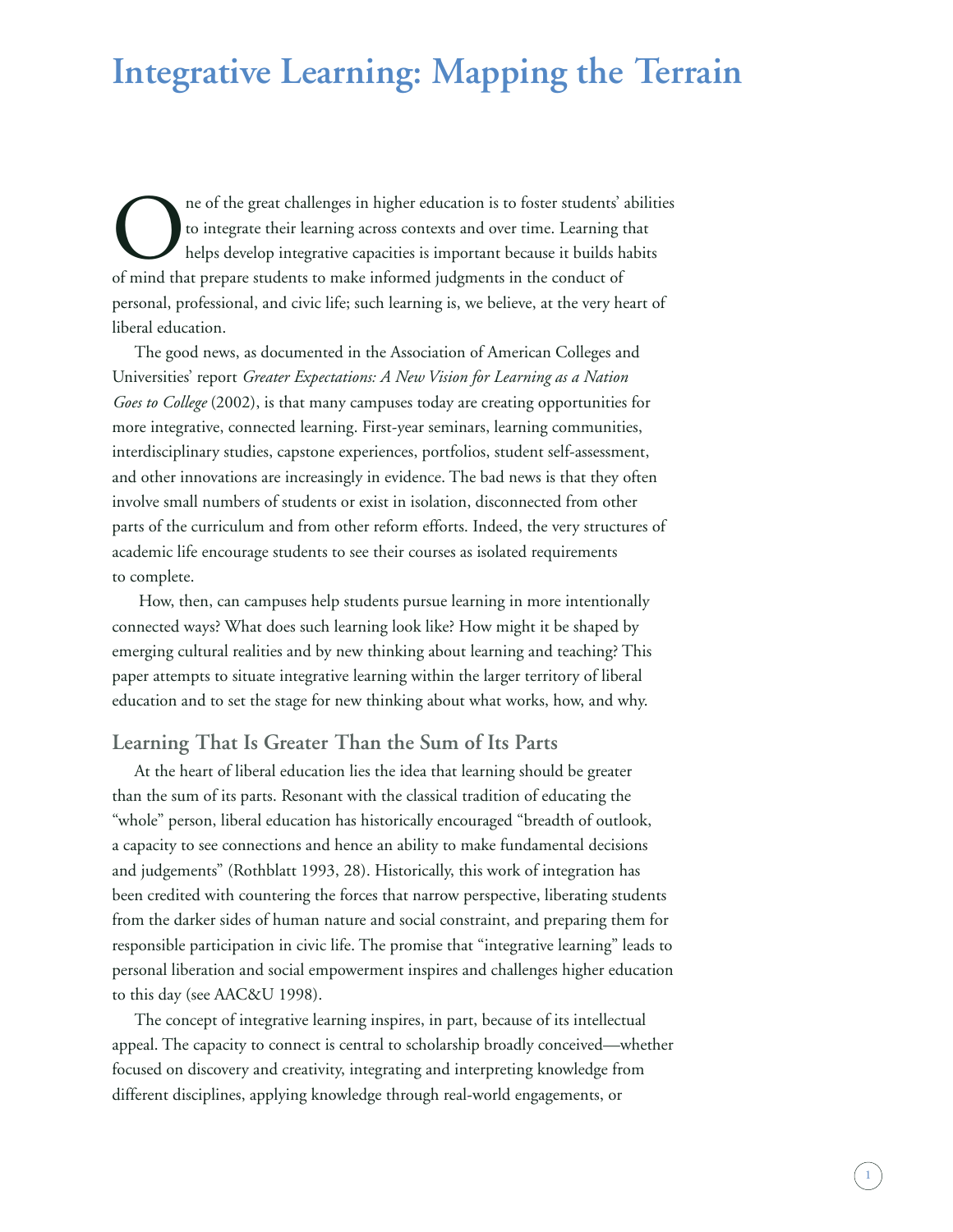teaching students and communicating with the public (Boyer 1990). Done well, these facets of scholarship all require taking account of different dimensions of a problem, seeing it from different perspectives, and making conceptual links among those dimensions and perspectives (Suedfeld et al. 1992). Integrative learning also has emotional appeal. Indeed, emotion can be a catalyst for integrative learning. When students become passionate about their learning, when a topic ignites enthusiasm, integration is more likely to happen. As E. M. Forster famously wrote in *Howard's End* (147), "Only connect the prose and the passion, and both will be exalted…."

Educators have long endorsed the value of integrative learning. Today,

*Integrative learning also has emotional appeal. Indeed, emotion can be a catalyst for integrative learning. When students become passionate about their learning, when a topic ignites enthusiasm, integration is more likely to happen.*

however, there is new appreciation of its importance to contemporary thought and life. For one thing, disciplines are now less bounded; new areas of scientific knowledge are emerging on the borders of old ones, and the humanities and social sciences are engaged in lively trade of concepts, methods, and even subject matter (Geertz 1983; Bender and Schorske 1997; Gallison 1997). Technology and globalization are transforming knowledge practices in all the disciplines, professions, and arts (Gibbons et al. 1994). Indeed, we are awash in information in all areas of life, challenging the

integrative abilities of experts and students alike.

The workplace, too, has been transformed. The "knowledge society" places a premium on higher education, making college a virtual necessity for American students aspiring to a middle-class style of life. "Flexibility" and "mobility" are the watchwords of the new economy; a career spent with the same employer, or even in the same line of work, is fast becoming the exception rather than the rule. Accordingly, students are now advised that the knowledge they gain in their majors will not be useful for long unless coupled with skills and dispositions that enhance their ability to find and take advantage of new opportunities as they arise. To be sure, many educators remain wary about linking liberal education to vocational ends. Others, however, are more sympathetic to the concerns of students and their families about preparation for work, and they see in students' search for vocation a humane activity that liberal education should inform. As Ellen Lagemann (2003, 8) argues, "one might even venture that vocation, broadly defined…tends usually to be the theme that links the different experiences that define an individual's education" (see also Shulman 1997).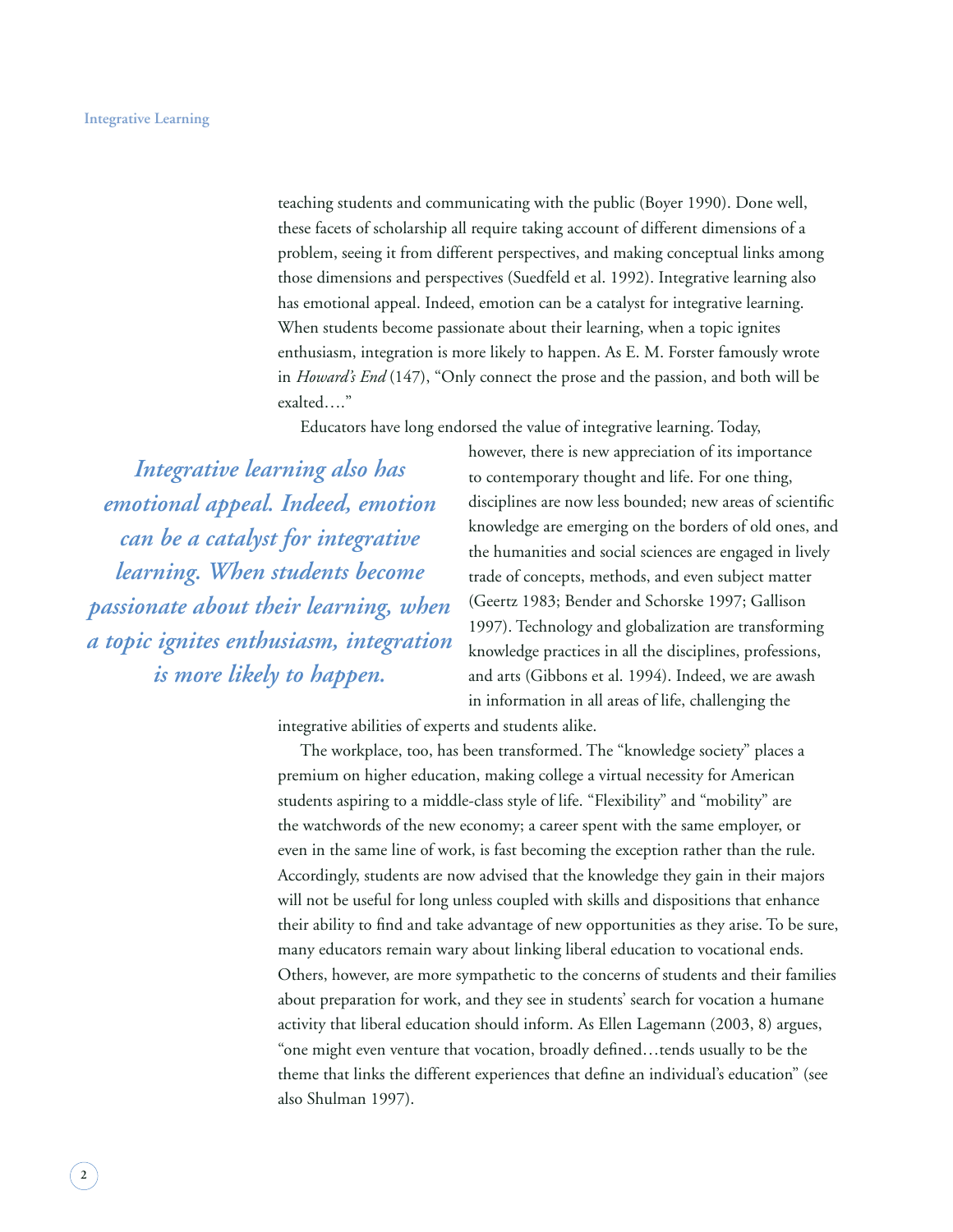Students today would benefit from taking a more intentional, deliberative, and reflexive stance toward vocation, which requires integrative learning during and beyond their college years, as well as toward other parts of their lives. Whether one is talking about jobs, health, or the environment, globalization and developments in science and technology have made everything more complex, bringing many advantages to the fortunate, but also exacerbating inequalities and elevating risk for all (Beck 1992). We no longer live in a world where it is easy to feel in control or empowered to affect what is happening in our neighborhoods, much less in the nation or the world, yet our own actions—even the food, clothing, and cars we buy—have immediate consequences for those far away (Giddens 1994). As University of New Hampshire scientist Berrien Moore (2004) commented on the results of a massive international study on air pollution, "What happens in Beijing will affect Boston, what happens in Boston will affect Paris, et cetera. And I think that that's something that we will have…even as we begin to solve local problems, this connectivity of the planet will come back at us time and time again." These complex conditions of twenty-first-century life make high demands on our capacities for moral judgment and practical reason (Sullivan 2002). To participate responsibly as local citizens, people must also be "citizens of the world," aware of complex interdependencies and able to synthesize learning from a wide array of sources, to learn from experience, and to make productive connections between theory and practice (Nussbaum 1997).

Our colleges and universities can play an important role in helping students develop this integrative cast of mind, and many campuses espouse such a goal. College catalogs make powerful promises about students' personal and intellectual development as thinkers and citizens—and certainly there are inspiring models and "existence proofs" to show what may be possible (Colby et al. 2003). To meet these commitments to integrative learning more fully, and to meet them for all students, is the difficult challenge ahead.

#### **Against the Grain: Challenges to Achieving Integrative Learning**

Integrative learning does not just happen—though it may come more easily for some of us than for others. Whether one is talking about making connections within a major, between fields, between curriculum and cocurriculum, or between academic knowledge and practice, integrative learning requires work. Of course, students must play a role in making this happen—a theme we will return to shortly—but integrative learning is unlikely to occur without commitment and creativity from our educational institutions. To support integration, many colleges and universities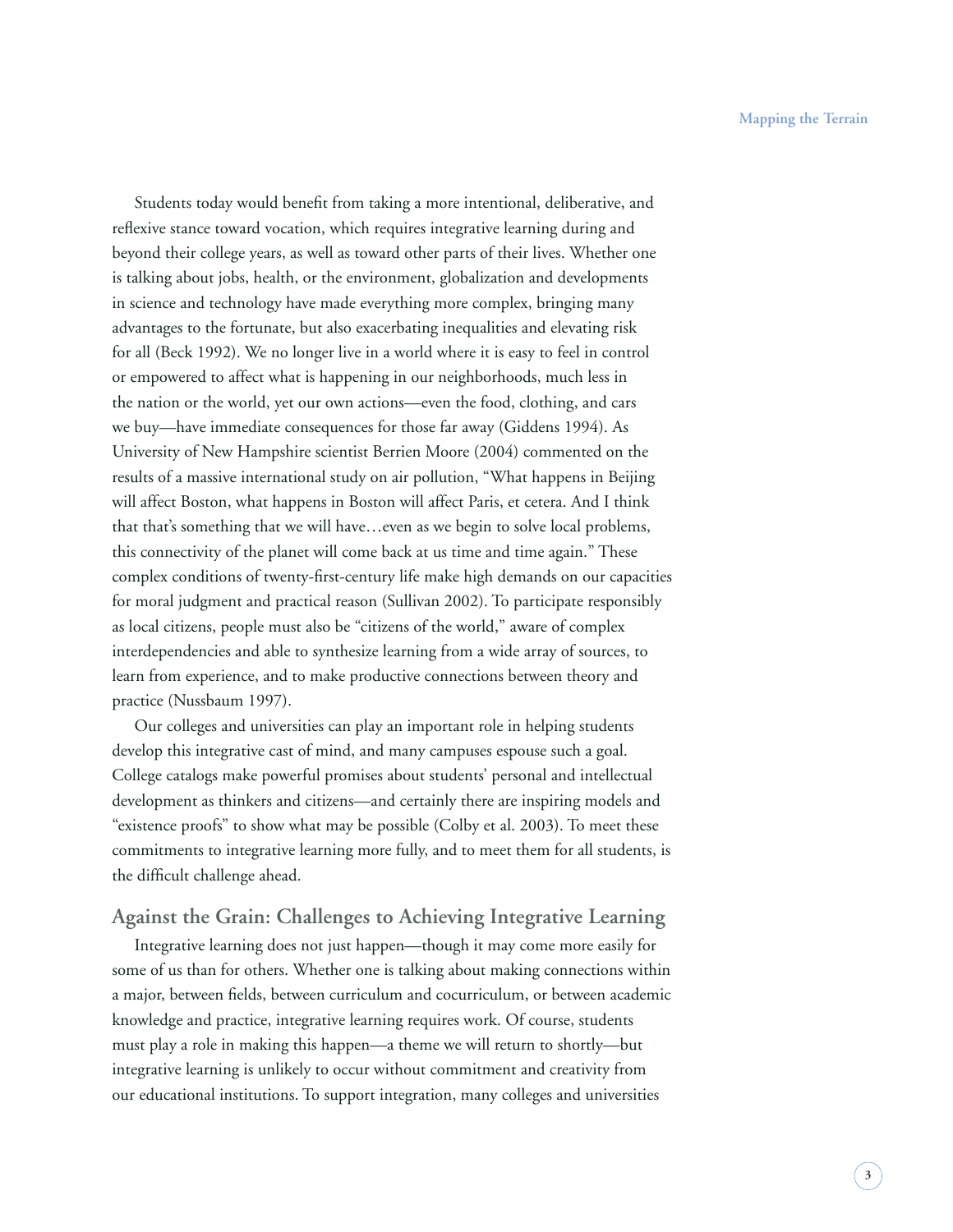today are developing new kinds of institutional "scaffolding"—courses that invite students to take different perspectives on an issue, capstone projects that ask students to draw on learning from earlier courses to explore a new topic or solve a problem, experiences that combine academic and community-based work, or systems of journaling and reflection like those known as "learning portfolios."

Such developments meet obstacles at every turn. As Carol Schneider and Robert Schoenberg (1999) suggest, organizing for integrative learning goes against the grain of many structural features of campus life: academic departments and schools often see their responsibility as socializing students into a particular discipline or profession; the split between general education and the major exacerbates the problem; the bachelor's degree is defined more in terms of courses and credits than by a vision of what the degree should mean; systems of faculty roles and rewards have been slow to recognize interdisciplinary and applied scholarship, not to mention the extra efforts entailed in designing, teaching, and assessing courses aimed at integrative learning (also see Huber 2001). Other familiar disconnects include the gaps between programs in the professions and the liberal arts and sciences, the curriculum and the cocurriculum, and campus and community life.

Among the many structural barriers to integrative learning cited by Schneider and Shoenberg (1999; also see Wellman and Ehrlich 2003), the course and credit system is, perhaps, the most difficult to address. Since the replacement of the required curriculum with "free electives" in the late nineteenth and early twentieth centuries, the provision of content through courses counted in standard credit units has long encouraged faculty and students alike to think of learning in course-like modules or chunks. Warning that "colleges are depriving students of a connected view of scholarship," Gerald Graff (1991, 1-2) writes that

> one of the oddest things about the university is that it calls itself a "community of scholars," yet it organizes itself in a way that conceals the intellectual links of that community from those who don't already see them. I trace this oddity to…the assumption that the natural unit of instruction is the autonomous course, one not in direct dialogue with other courses. The classes being taught at any moment on a campus represent rich potential conversations between scholars and across disciplines. But since these conversations are experienced as a series of monologues, the possible links are apparent only to the minority of students who can connect disparate ideas on their own.

Elsewhere, Graff (1992; 2002) argues that making "potential conversations"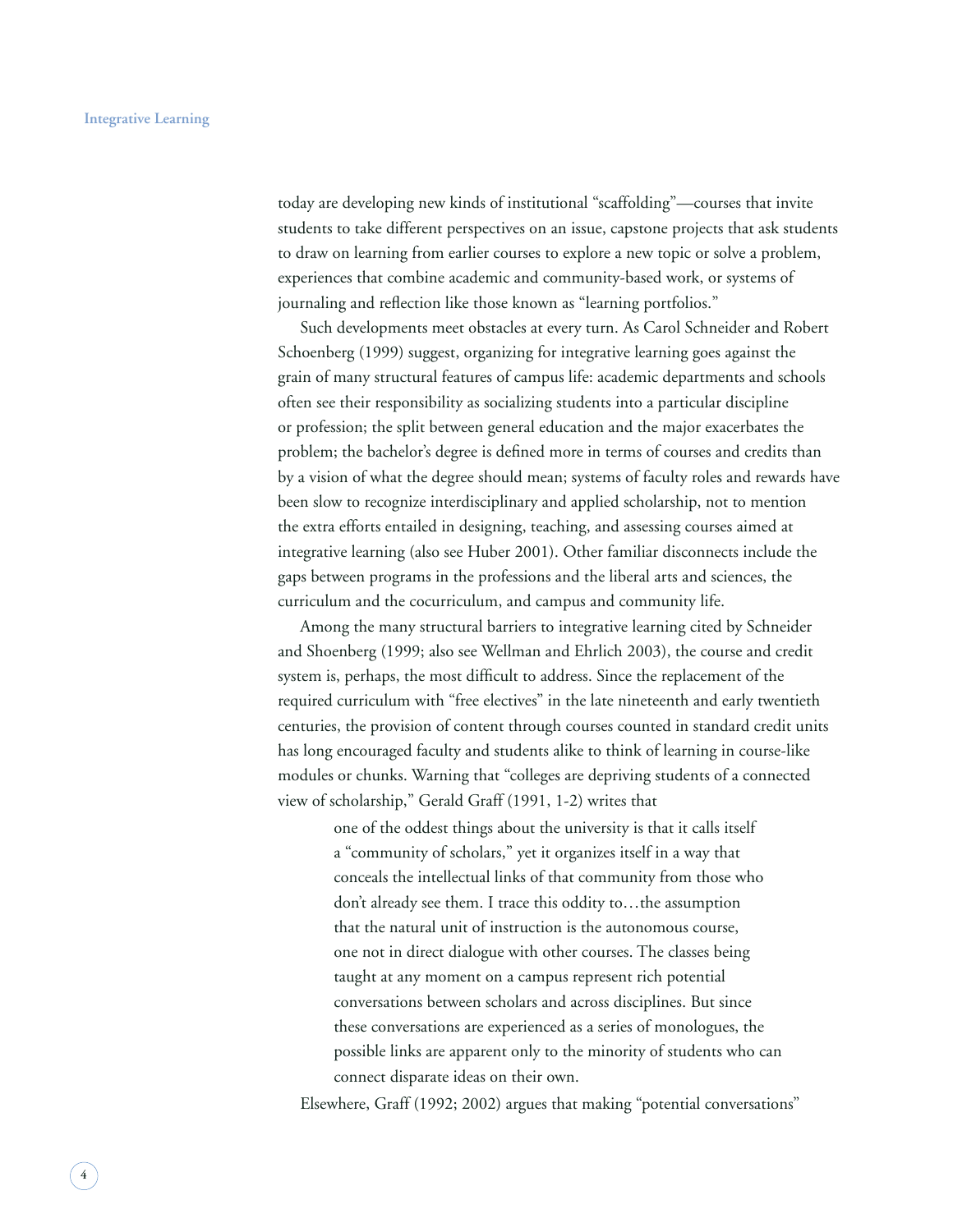between scholars, courses, and disciplines into "real conversations" should be a keystone of educational reform. Indeed, this position underlines the value of pedagogy as a key to integrative learning, even in contexts where curriculum and other structures work against integration. Whatever mechanism is used, helping undergraduates develop strategies for going beyond the tacit message of curricular fragmentation in order to connect their learning is becoming a priority at many colleges and universities today.

The need to find ways to help students connect their learning is underlined by the fact that a growing proportion are now taking advantage of the portability provided by the course-credit accounting system and attending more than one

institution over their college careers. The exact number of students who do so nationwide is not known, but one study (McCormick 2003) indicates that fully half of the bachelor's degree recipients in 1992-93 took courses at more than one college or university, including a fifth who attended at least three. Some students transfer from two- to four-year institutions; others experiment with their first college to see if they like it and then transfer to another; some accelerate their programs by taking

*Helping undergraduates develop strategies for going beyond the tacit message of curricular fragmentation in order to connect their learning is becoming a priority at many colleges and universities today.* 

one or two terms elsewhere; others just take a supplementary course or two. This trend may reflect more consumerist attitudes on the part of today's students (Levine and Cureton 1998; Fallon 2002). Certainly, by further fracturing undergraduates' college experience, these "swirling" patterns of enrollment make integrative learning across courses and contexts more difficult. They suggest, too, that curricular changes cannot be the only solution. What we need are approaches that develop students' capacity to make connections *for themselves* (see AAC&U 2002; Schneider and Shoenberg 1999).

#### **Intentional Learning**

The idea that integrative learning depends on students to make connections is hardly a new one. Indeed, the burden of integration has traditionally fallen primarily on the learner, with campuses assuming that bright students would have the wit and grit to pull the pieces together as they moved through their studies. What's new, perhaps, is a conviction that "intentional learning," as called for in the *Greater Expectations* report (AAC&U 2002), is a capacity that we can and should help all students develop as a key to integrative learning.

Several core insights lie at the heart of this conviction. Intentional learners have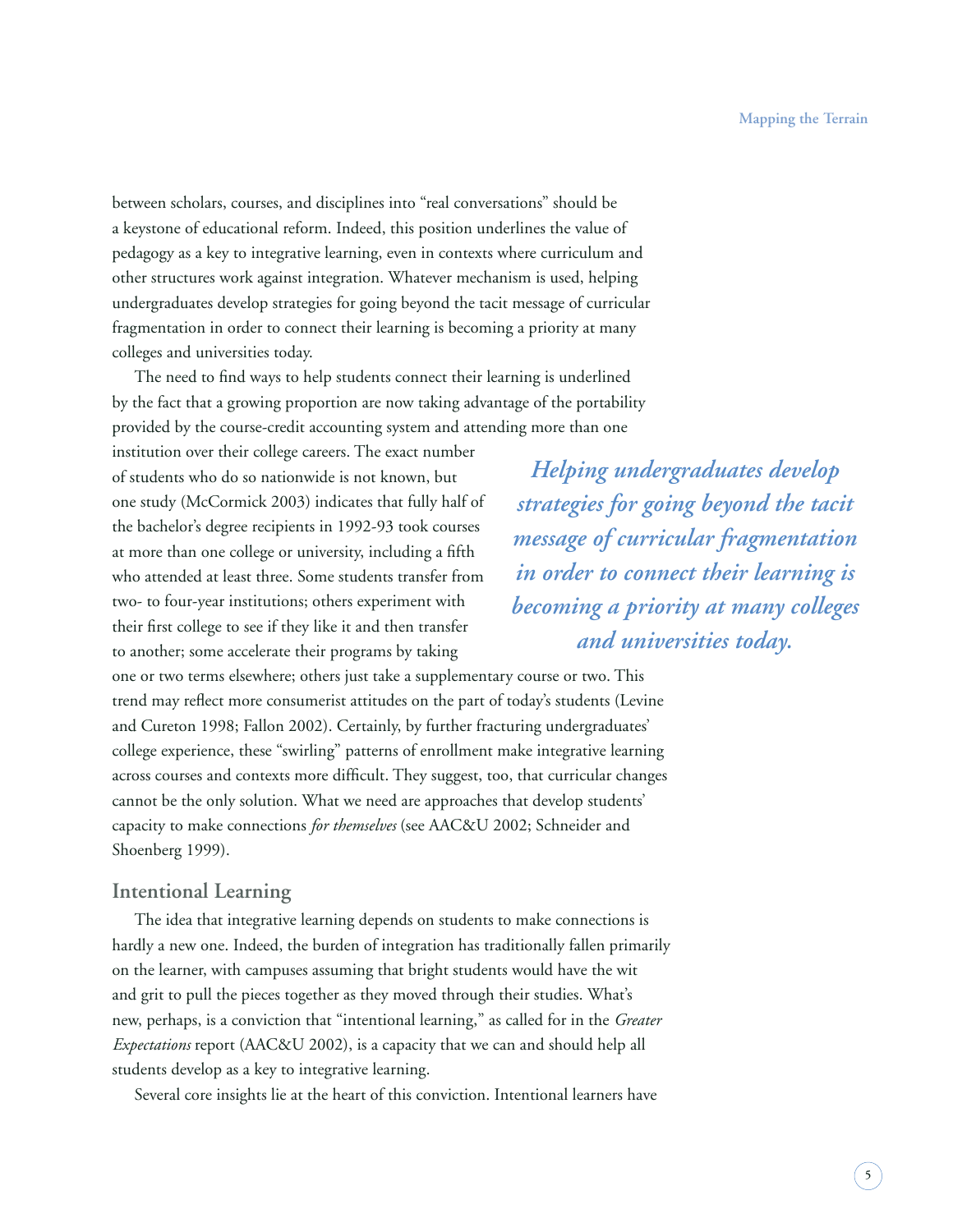a sense of purpose that serves as a kind of "through line," as playwrights might call it, connecting the sometimes far-flung and fragmentary learning experiences they encounter. They approach learning with high levels of self-awareness, understanding their own processes and goals as learners and making choices that promote connections and depth of understanding. They know how to regulate and focus their efforts as learners—how to make the most of their study time, to practice new skills, to ask probing questions. They are, if you will, on the road to lifelong learning. In a nutshell, intentional learning entails "cognitive processes that have learning as a goal rather than an incidental outcome" (Bereiter and Scardamalia 1989, 363).

The good news for educators committed to integrative learning is that, although

*The idea of making students more self-aware and purposeful—more intentional—about their studies is a powerful one, and it is key to fostering integrative learning.*

the term may be new to many, the concept of intentional learning comprises a powerful set of ideas and tools. Several established lines of work offer lessons for students and teachers seeking to connect learning in meaningful ways.

One relevant line of research and practice can be traced to adult learning and professional education—in medicine and social work, for instance. There we find

several decades of attention to "self-directed learning," a fairly scripted process in which students reflect on and formulate their own learning goals (Brookfield 1986; Sabral 1997; Taylor and Burgess 1995). Advocates of this approach point to the power of explicit goals in which students are personally invested to propel meaningful learning.

A related line of work goes by the label "learning how to learn." A recent volume on new classroom approaches (Fink 2003) describes three capabilities associated with this term: how to be a better student, how to conduct inquiry and construct knowledge in certain disciplines or fields, and how to be a self-directing learner. Or, consider Claire Ellen Weinstein's (1996) framework of the "strategic learner," characterized by students' knowledge in five broad categories: (1) knowledge about themselves as learners; (2) knowledge about different types of academic tasks; (3) knowledge about strategies and methods for acquiring, integrating, thinking about, and using new knowledge; (4) knowledge about how prior content knowledge can be applied, and (5) knowledge of present and future contexts in which new information could be useful.

Work from cognitive science, which is increasingly invoked in discussions of teaching and learning (Bransford, Brown, and Cocking 1999; Halpern and Hakel 2003), also reinforces emergent notions of intentional learning. Most notable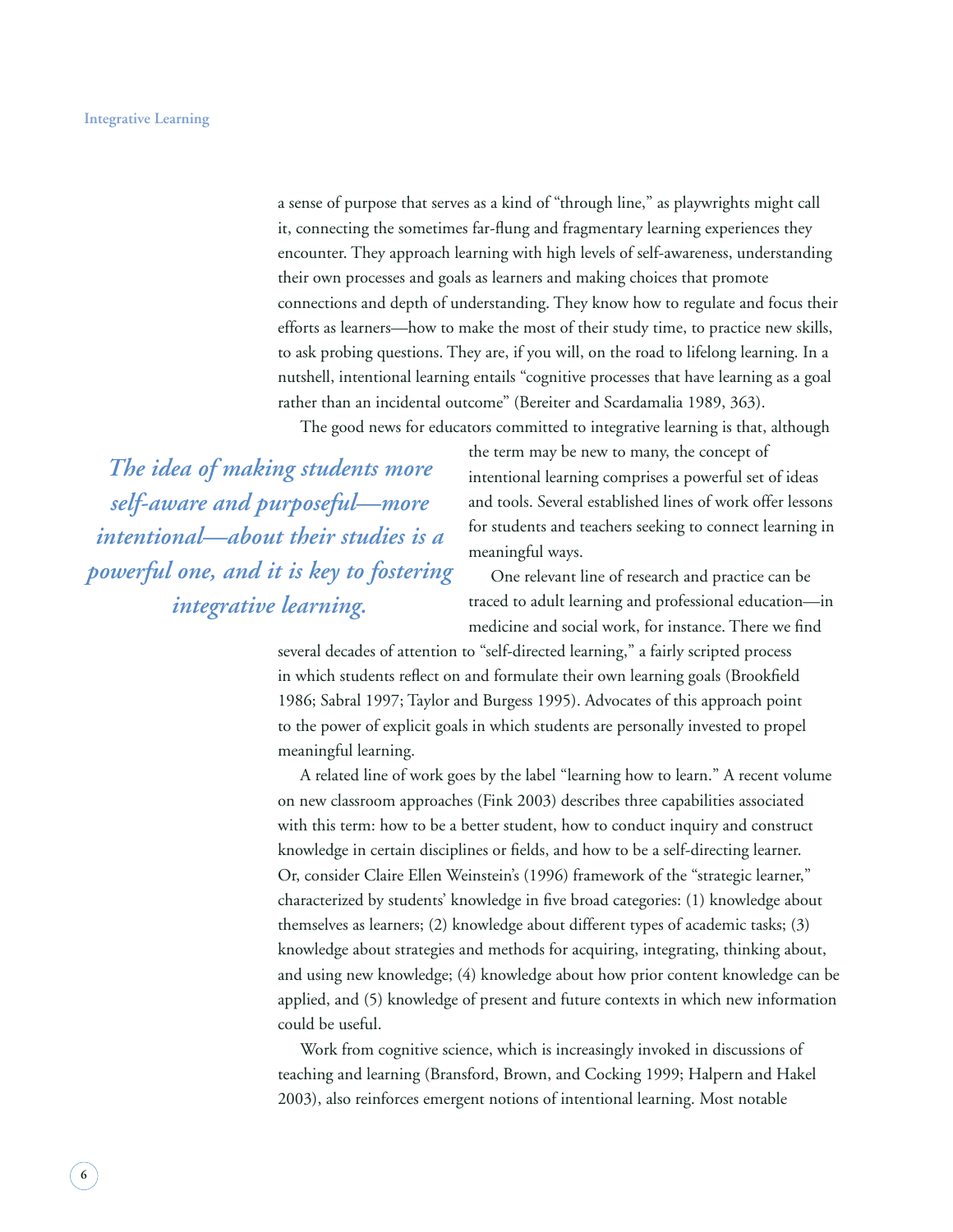perhaps is the emphasis on "metacognition," a term that speaks to a very robust area of research—and to common sense about how learning happens. As summarized by Glaser (1984), for instance, metacognition entails knowing what one knows and does not know, predicting outcomes, planning ahead, efficiently apportioning time and cognitive resources, and monitoring one's efforts to solve a problem or to learn.

Finally, intentional learning can be viewed through the lens of extensive work on reflection. Echoing Dewey in many ways, Donald Schon's work on reflective practice (1983, 280) highlights the connection between thought and action as a key foundation of learning in which "doing and thinking are complementary." Through reflection, Schon argues (1983, 61), we "surface and criticize the tacit understandings that have grown up around the repetitive experiences of a specialized practice, and can make new sense of…situations of uncertainty or uniqueness." Schon's work focuses primarily on professional education and practice, but the role of reflection in undergraduate education also has garnered attention. For instance, a current project of the Carnegie Foundation has identified "structured reflection" as one of six pedagogies that prepare students for political engagement. In composition studies, reflection is seen as a key component in the writing process and a necessary ingredient, therefore, in the teaching of writing.

In her recent volume on the role of reflection in the teaching and learning of writing, Kathleen Yancey (1998, 6) describes the process in a way that elegantly pulls together many of the themes of intentional learning:

In method, reflection is dialectical, putting multiple perspectives into play with each other in order to produce insight. Procedurally, reflection entails a looking forward to goals we might attain, as well as a casting backward to see where we have been. When we reflect, we thus project and review, often putting the projections and the reviews in dialogue with each other, working dialectically as we seek to discover what we know, what we have learned, and what we might understand.

Reflection. Metacognition. Learning how to learn. Whatever the language or lineage, the idea of making students more self-aware and purposeful—more intentional—about their studies is a powerful one, and it is key to fostering integrative learning. Assisting students to develop such capacities poses important challenges for campus reforms around teaching and learning.

#### **Intentional Teaching**

Efforts to promote intentional, integrative learning are clearly on the rise. General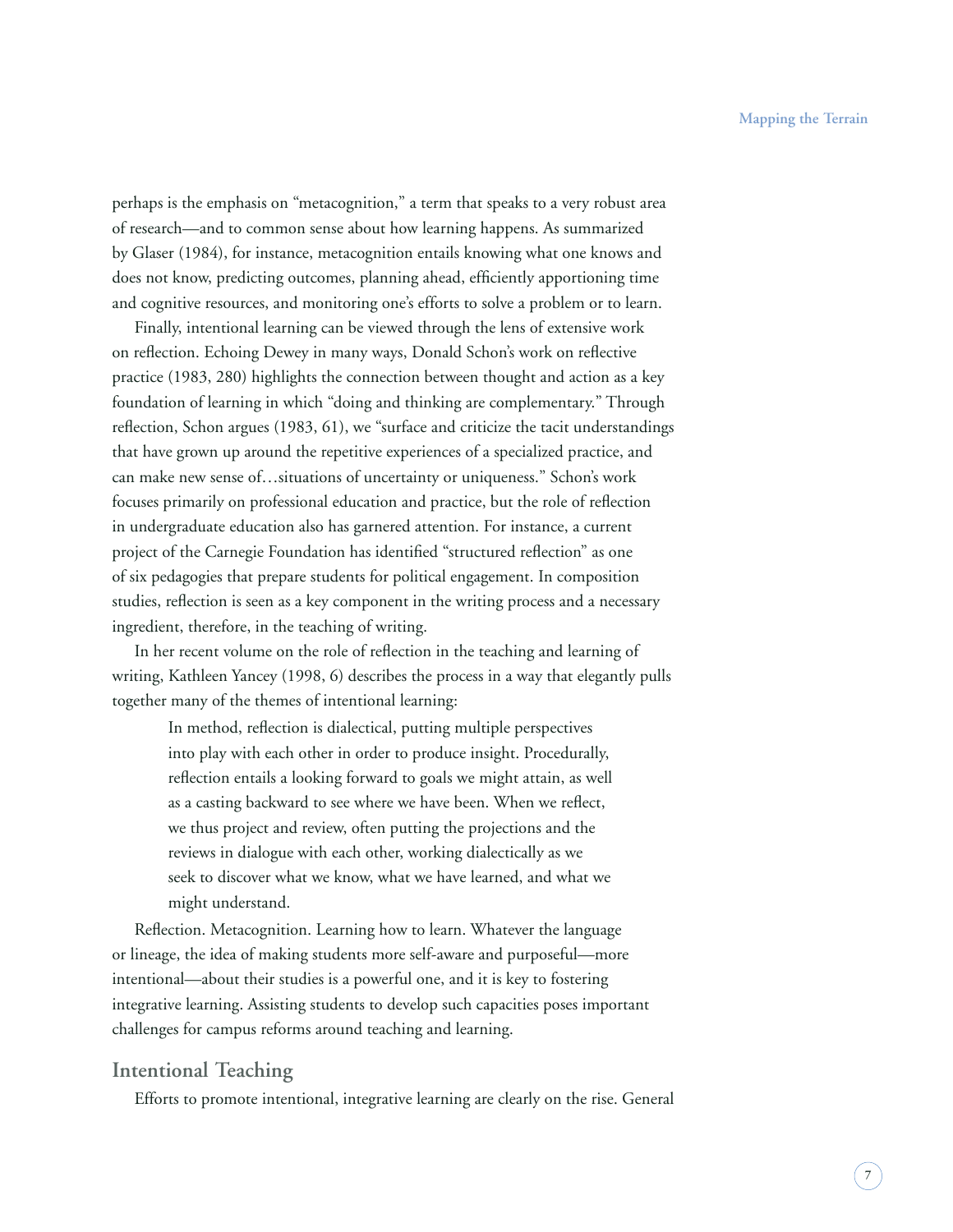education curricular reform around explicit crosscutting outcomes, such as critical thinking or problem solving, offers opportunities for students to see connections as well as differences among disciplines. Learning communities, which link courses with each other in various configurations, often around interdisciplinary themes, are opportunities to help (and indeed require) students to connect concepts from one course with those of another. When experiences like these occur in the first year, students may begin to develop habits of connection-making that can be cultivated and refined in subsequent years.

At the other end of the trajectory, some campuses are now creating or recreating capstone courses and experiences. Typically, the capstone course has been situated within the major, and often it has been framed as a transition or rite of passage for students going on to graduate school. But capstones *can* serve more broadly integrative purposes. Several faculty working with the Carnegie Academy for the Scholarship of Teaching and Learning, for example, are focusing their efforts on culminating experiences. The goal, as one of them says (IUPUI 2002), is to create "a set of experiences that captivate, encapsulate, synthesize, and demonstrate learning."

Whether included as part of a culminating experience or located earlier in the curriculum, experiences that connect course content with more applied contexts also represent steps toward intentional, integrative learning. The service-learning movement, for instance, requires students to test out and refine academic concepts in community-based settings. While such experiences are typically elective, some campuses—including several featured in Carnegie's recent volume, *Educating Citizens*—require all students to engage in some form of community-based learning, and to do so at several points in the curriculum.

Integrative learning may also require scaffolding that extends beyond individual courses. In this spirit, we find a growing use of portfolios as vehicles for students to document, connect, and reflect upon their learning *across* courses. More explicit rubrics for self-assessment, sometimes connected with portfolio development, may also serve powerful integrative purposes by making students more self-aware, selfdirected learners (Loacker 2002). Strategies such as these are particularly relevant to the challenge of shifting enrollment patterns since, at least in theory, they can be carried with students as they moves from setting to setting.

Behind these developments is a move toward asking students to "go meta" with their learning in order to identify, assess, and strategize about next directions. But many educators would argue that students are unlikely to develop such habits of reflection and intentionality if *faculty* do not do the same. Helping students to "go meta" involves designing better opportunities for them to connect their learning

**8 9**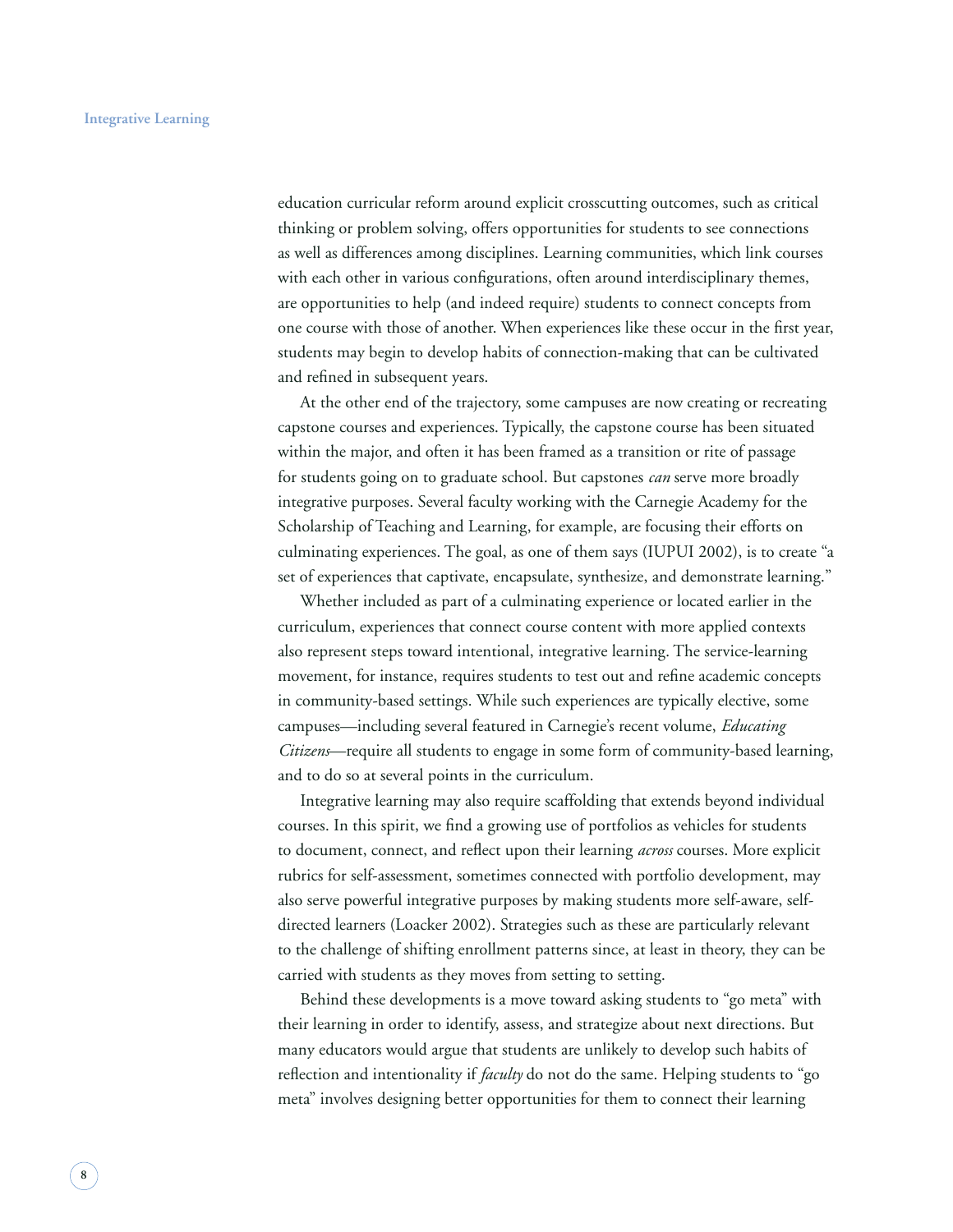within and among courses and contexts. It involves faculty getting smarter about the look and feel of integrative learning so that students' efforts can be recognized and fostered. And it also involves faculty modeling, through their teaching, the thoughtful approach to learning that they want their students to develop.

In fact, teaching and learning are *both* complex processes—situations of "uncertainty and uniqueness," to use Schon's phrase—in which particular circumstances trump general rules and theories. What is needed in teaching for integration, then, is similar to what is needed in learning: an intentional approach. For faculty, this means systematic reflection on and inquiry into the specific challenges and dilemmas faculty face in the classroom; it means bringing the habits, skills, and values of schol-

arship to their work as teachers. "Intentional teaching" thus entails what many today are calling "the scholarship of teaching and learning." This form of scholarship "requires a kind of 'going meta,' in which faculty frame and systematically investigate questions related to student learning—the conditions under which it occurs, what it looks like, how to deepen it, and so forth—and do so with an eye not only to improving their own classroom but to advancing practice beyond it" (Hutchings and Shulman 1999, 13).

*More explicit rubrics for selfassessment, sometimes connected with portfolio development, may also serve powerful integrative purposes by making students more self-aware, self-directed learners.* 

Here, too, there is great progress to report. Over the past decade, the scholarship of teaching and learning has come to represent a set of practices and commitments around which new communities of faculty are forming, both within disciplines and across them. Understood broadly, such work draws on a variety of approaches from a range of disciplines that support a more scholarly, intentional approach to the work of the classroom (see Hutchings 2000; Huber and Morreale 2002; Huber, Hutchings, and Shulman n.d.; McKinney 2004). Faculty working with the Carnegie Academy for the Scholarship of Teaching and Learning, for example, have used focus groups, design experiments, close readings of student work, and course portfolios to explore questions about their students' learning, including, in many cases, questions about whether and how their students are able to integrate learning across various settings and contexts. Indeed, evidence about learning, and thus assessment, is an essential ingredient in the kind of intentional teaching and learning that is needed for the work of integration.

#### **Assessment of Integrative Learning**

Like learning and teaching, assessment is a complex process, and its challenges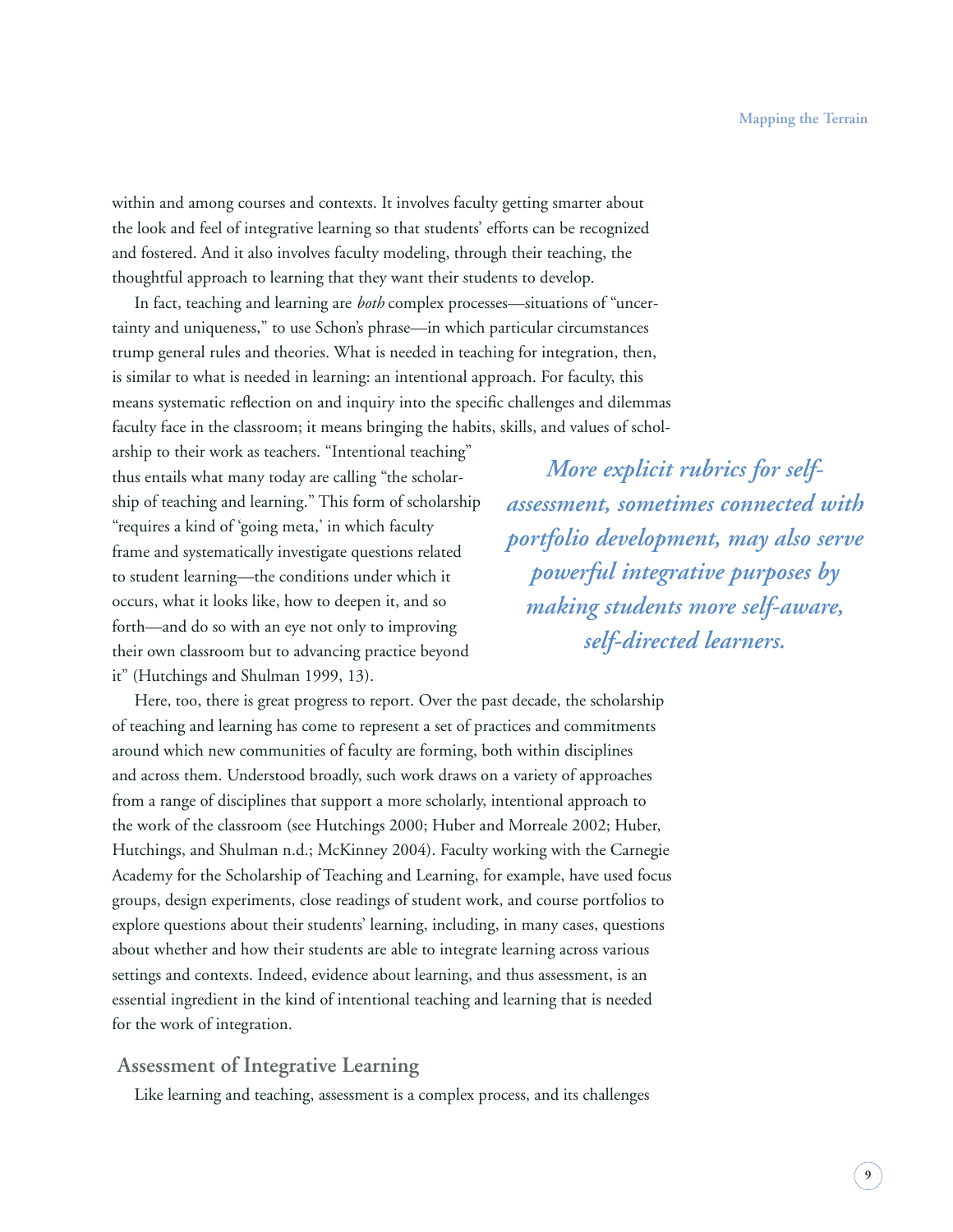are magnified when complex forms of learning are its focus. Indeed, assessment that captures significant forms of integration is the exception rather than the rule. Whether at the institutional, program, or classroom level, it is far easier to document simpler forms of learning.

What then would be entailed in focusing assessment more sharply on integrative outcomes? For one thing, the assessment of integrative learning would seem to imply more collaboration among faculty to identify key points and elements of integration. That is, to develop instruments and approaches appropriate for assessing integrative learning, one would need to know not simply that connections are a goal but to specify what kinds of connections (between theory and practice? across disciplines?),

*Assessment that captures signifi cant forms of integration is the exception rather than the rule.* 

in what contexts (a service learning requirement? a capstone experience?), and in what ways they would be demonstrated. Assessment aimed at such learning needs to go beyond the individual classroom but may stop short of the full program, focusing instead on clusters

of related courses and experiences. This "middle ground" has thus far been fairly underdeveloped assessment territory.

Assessing integrative learning may also raise conceptual questions about how, exactly, students develop the capacities for connection this kind of learning requires. Surely we would expect graduating students to engage in different kinds and levels of connection-making than we would expect of first-year students. How does integration correlate with, say, the developmental stages mapped out in the work of William Perry (1970)? How can assessment tap into the kinds of integration that adult learners with extensive life experience bring to their academic work? Progress with integrative assessment will require that we think through questions like these.

The assessment of integrative learning also implies more focus on student selfassessment, an approach that carries intentional learning to its logical conclusion. As suggested by work at Alverno College, a pioneer in this regard, self-assessment, taken seriously, implies not just a general injunction for students to reflect on their work but more structured frameworks for that reflection (Loacker 2002). Such frameworks have yet to be developed on most campuses.

Again, however, there are signs of progress. Student portfolios, mentioned earlier as a vehicle for fostering integrative abilities, can also be a vehicle for assessment. A typical focus of portfolio assessment is writing ability, which is highly relevant to integrative learning. But some campuses are employing the approach to assess a broader set of outcomes as well (Cambridge 2001). Capstone experiences, similarly, can serve both learning and assessment functions.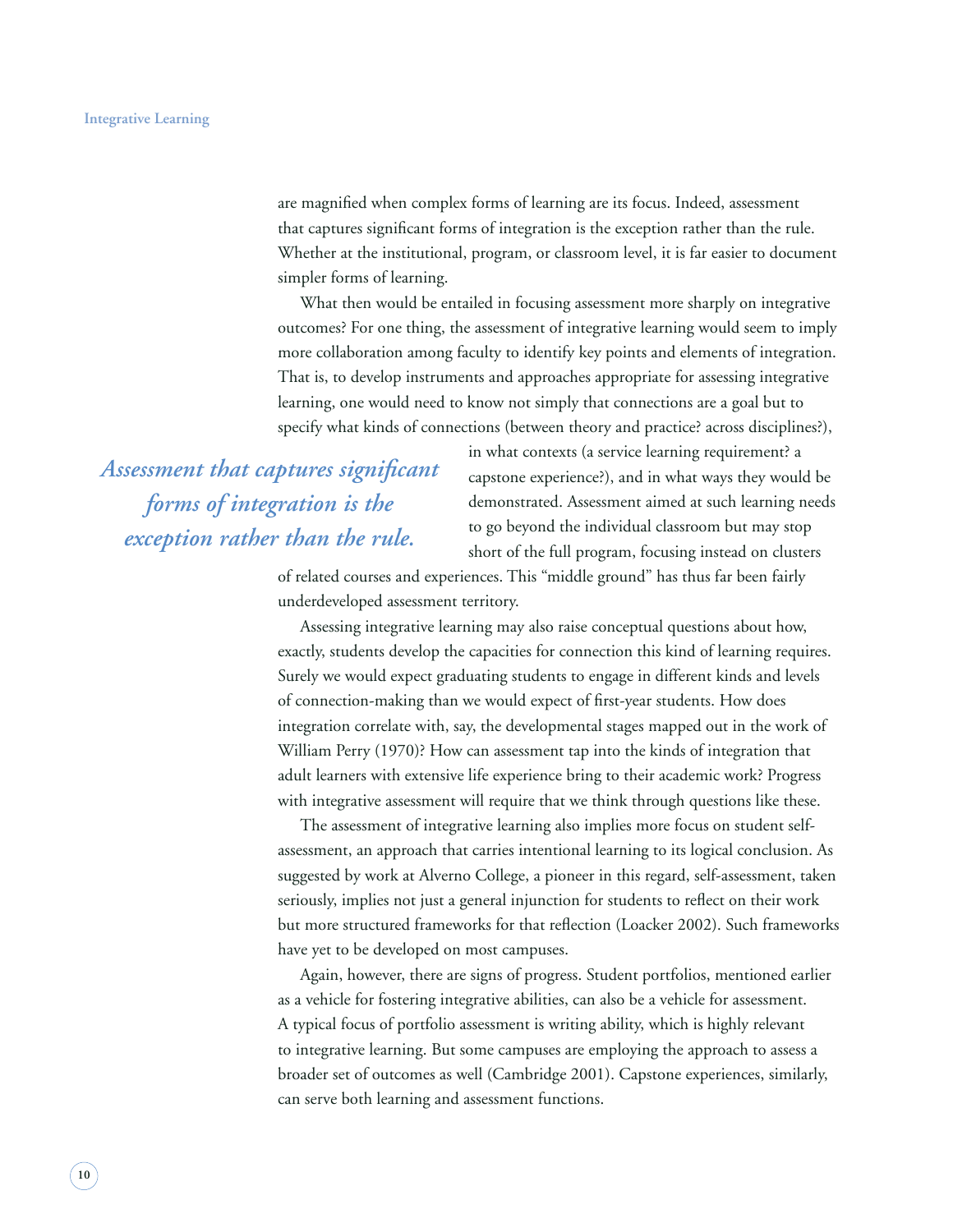More indirect measures also may be an important part of the mix. The annual National Survey of Student Engagement, used by 437 four-year colleges and universities in spring 2004, provides evidence of experiences that might contribute to integration—for instance, participation in community-based learning, writing across the curriculum, and opportunities to test out academic learning in cocurricular settings. (There is also a Community College Survey of Student Engagement, recognizing that many students begin undergraduate studies in twoyear institutions.) Although it is too early to tell whether data from these surveys get "down" to a level that faculty can use to improve their courses and advising, many colleges and universities display some or all of their institution-wide results on the Web, making it possible for faculty, administrators, policymakers, and the public to get a general sense of the opportunities students are taking to develop their capacities to connect (see, for example, NSSE 2003).

Still, the challenges of assessing integrative learning run deep and will not be easily overcome. They are both technical and political, both theoretical and practical. They underline how important it is for educators to work together to build knowledge about the varieties of integrative learning, how they are best fostered, and how they can be most helpfully assessed.

#### **Building Knowledge about Integrative Learning**

For many college-educated adults of a certain age—the parents and grandparents of today's traditional college students—the image of undergraduate education set forth here is unfamiliar. To be sure, most undergraduate programs are still comprised of general education requirements, a major concentration, and free electives, as they have been for much of the last century. Periodic reforms have brought renewed attention to general education (that part of the program that is more or less shared by all students) and to the major, in the attempt to keep the curriculum coherent and in tune with educational goals of the time (see Boyer and Levine 1981; Association of American Colleges 1991). More recently, as we discuss in this paper, educators have begun to focus on creating opportunities for students to develop capacities for integrative learning that will prepare them for productive, responsible, and meaningful lives.

The Carnegie Foundation and the Association of American Colleges and Universities, for example, are working with ten campuses in a joint project called "Integrative Learning: Opportunities to Connect."\* Selected on the basis of work

<sup>\*</sup> Campuses participating in the integrative learning project include two community colleges (College of San Mateo in California and LaGuardia Community College in New York); three baccalaureate institutions (Carleton College in Minnesota, the Massachusetts College of Liberal Arts, and the University of Charleston in West Virginia); three master's universities (Philadelphia University, Salve Regina University in Rhode Island, and the State University of New York College at Oswego); and two doctoral/ research universities (Michigan State University and Portland State University). For further information on project activities, see the Carnegie Foundation Web site (www.carnegiefoundation.org).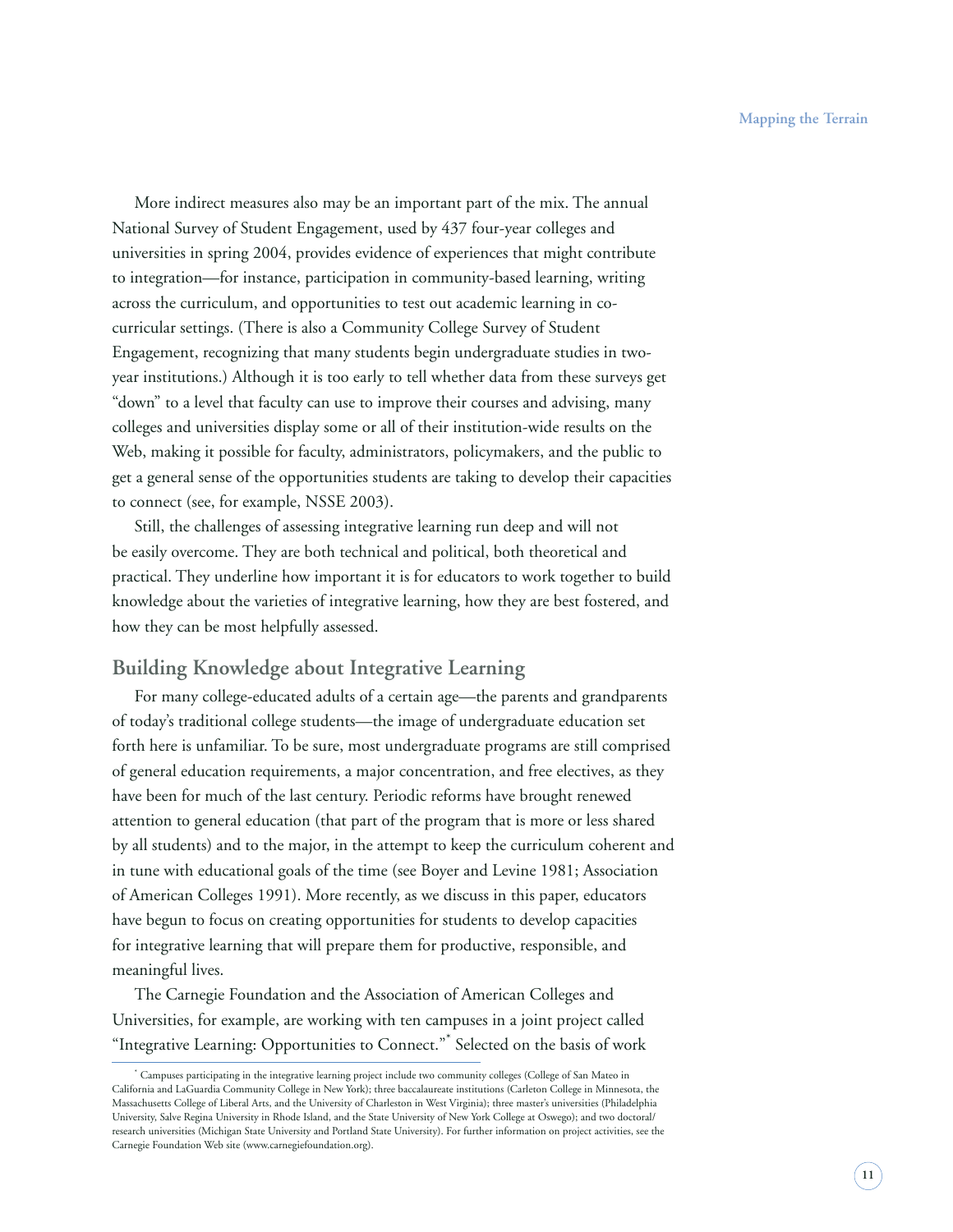already accomplished and a plan to extend that work, participating campuses are developing new models to provide students with more purposeful, progressively challenging, integrative educational experiences. Although the particulars differ, assessment is a key element of work on all of the campuses, as is a commitment to building knowledge that can be used by educators in other settings. One hundred and forty campuses from across the spectrum of institutional types applied for the program, so it is clear that there is wide interest in and demand for new ideas about integrative learning.

Indeed, we believe that efforts to strengthen programs that foster integration cannot be effectively pursued alone. Too often, good work in teaching and learning remains with its creators, unavailable for others to consult, review, and build on. Campuses need to work together, sharing what they are finding out about integrative learning, developing new ideas about assessment, and learning from each other's designs. Local efforts can be reinvigorated through participation in a community of educators working toward similar goals, and that community, in turn, can contribute to building knowledge that can inform efforts to foster integrative learning at colleges and universities around the country and around the world.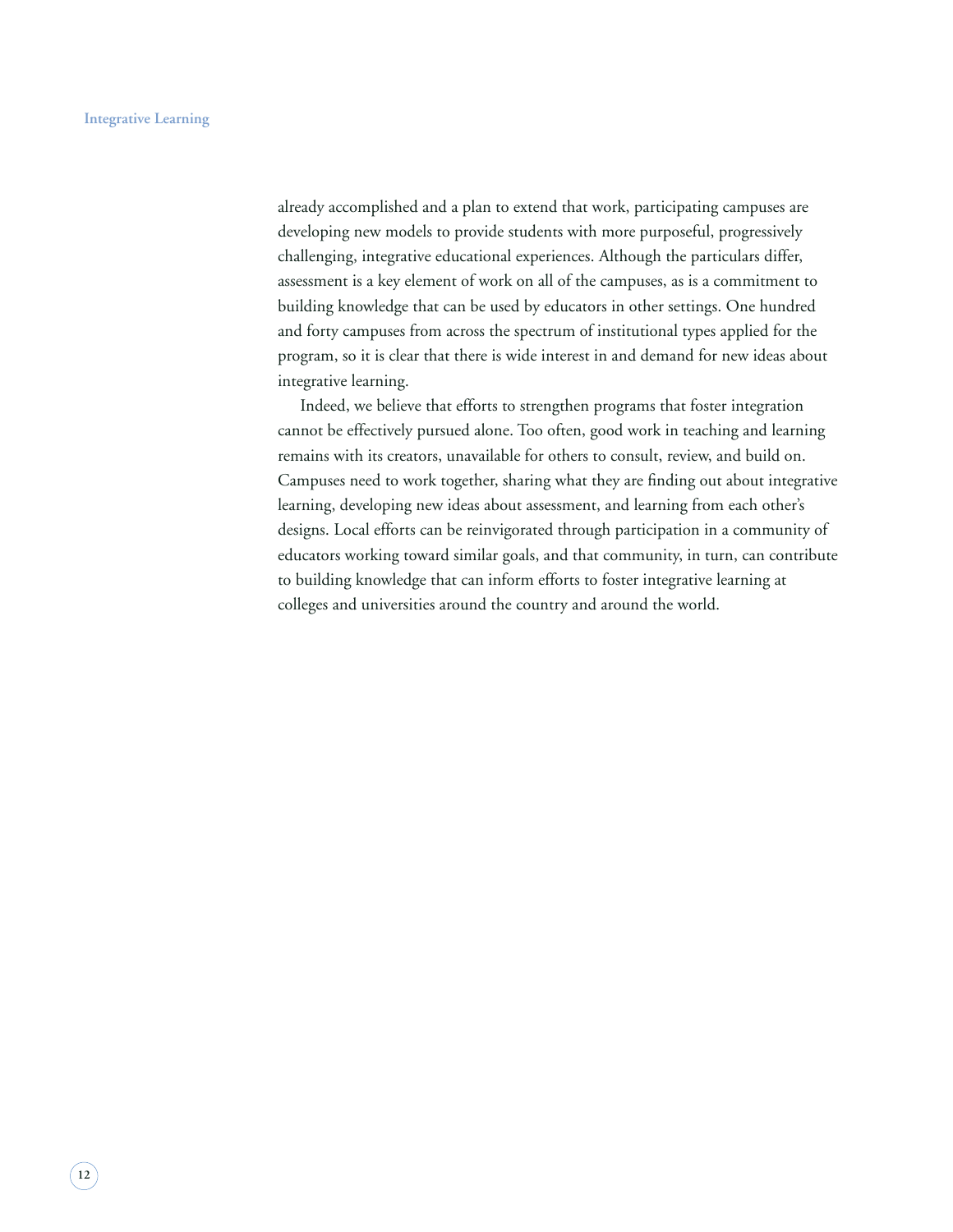# *Appendix* **A Statement on Integrative Learning**

Fostering students' abilities to integrate learning—across courses, over time, and<br>between campus and community life—is one of the most important goals and<br>challenges of higher education. The undergraduate experience can b between campus and community life—is one of the most important goals and challenges of higher education. The undergraduate experience can be a fragmented landscape of general education courses, preparation for the major, cocurricular activities, and "the real world" beyond the campus. But an emphasis on integrative learning can help undergraduates put the pieces together and develop habits of mind that prepare them to make informed judgments in the conduct of personal, professional, and civic life.

Integrative learning comes in many varieties: connecting skills and knowledge from multiple sources and experiences; applying theory to practice in various settings; utilizing diverse and even contradictory points of view; and, understanding issues and positions contextually. Significant knowledge within individual disciplines serves as the foundation, but integrative learning goes beyond academic boundaries. Indeed, integrative experiences often occur as learners address real-world problems, unscripted and sufficiently broad to require multiple areas of knowledge and multiple modes of inquiry, offering multiple solutions and benefiting from multiple perspectives.

Many colleges and universities are creating opportunities for more integrative, connected learning through first-year seminars, learning communities, interdisciplinary studies programs, capstone experiences, individual portfolios, advising, student self-assessment, and other initiatives. Often, however, such innovations involve only small numbers of students or exist in isolation, disconnected from other parts of the curriculum and from other reform efforts. But a variety of opportunities to develop the capacity for integrative learning should be available to all students throughout their college years, and should be a cornerstone of a twenty-first-century education.

Students need programs of study that will help them understand the nature and advantages of integrative learning and assist them in pursuing their college experience in more intentionally connected ways. They also need courses designed by creative faculty that model and build integrative skills, and curricula that define pathways that encourage integrative learning within and across fields. Wider collaboration between academic and nonacademic staff, college and community, four-year and two-year institutions, higher education and K-12 will create further opportunities for integrative learning throughout students' educational careers.

It is important for educators to work together to build knowledge about integrative learning in its many varieties, and about how it is best encouraged and assessed. Developing students' capacities for integrative learning is central to personal success, social responsibility, and civic engagement in today's global society. Students face a rapidly changing and evermore-interconnected world, in which integrative learning becomes not just a benefi t … but a necessity.

*This statement was developed jointly in March 2004 by the Association of American Colleges and Universities and The Carnegie Foundation for the Advancement of Teaching, in conjunction with the national project Integrative Learning: Opportunities to Connect.*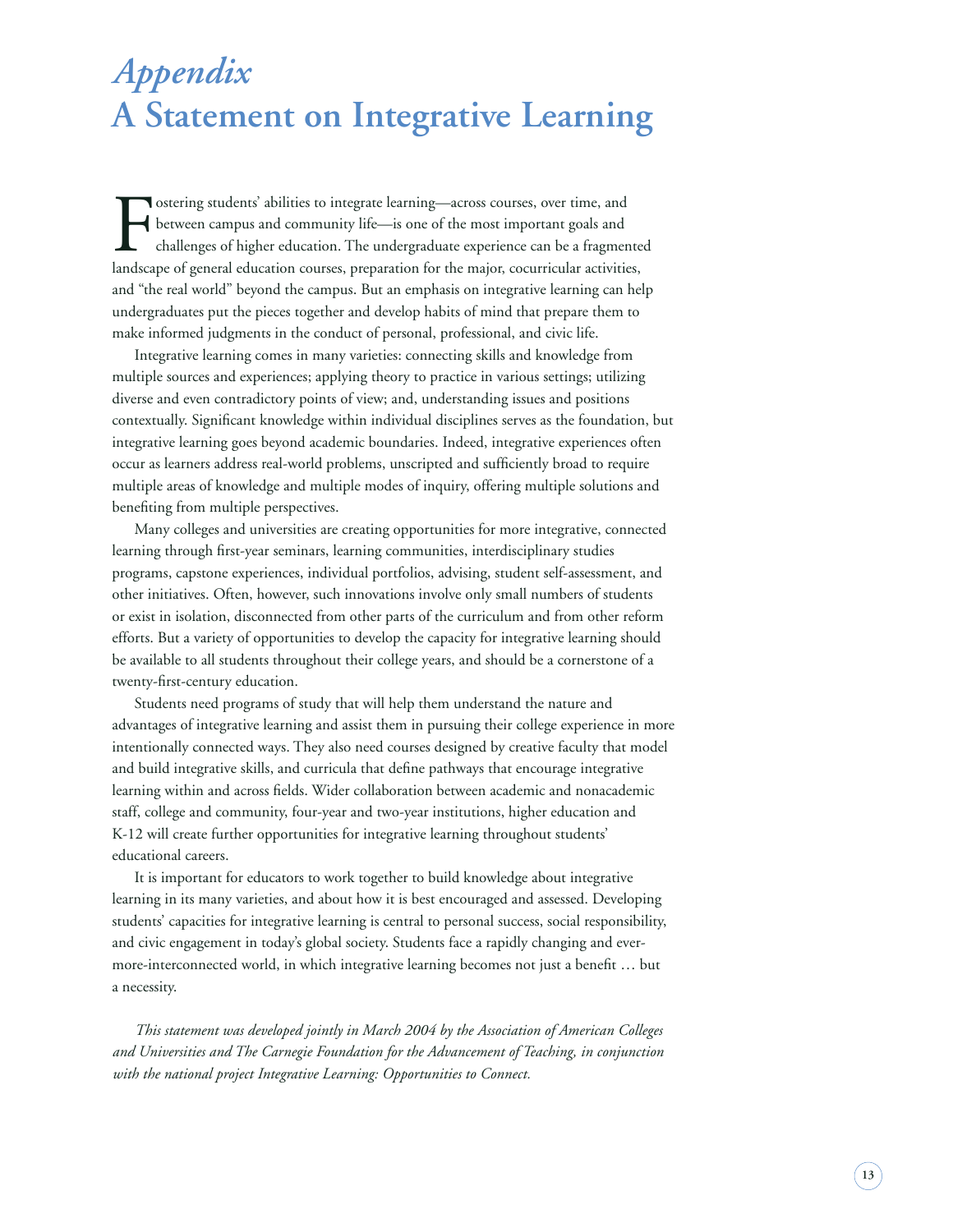### **Works Cited**

- Association of American Colleges. 1991. *The challenge of connecting learning*. Washington, DC: Association of American Colleges.
- Association of American Colleges and Universities (AAC&U). 1998. *Statement on liberal learning*. Washington, DC: Association of American Colleges and Universities. Available online at http://www.aacu.org/about/liberal\_ learning.cfm/.
- –––––. 2002. *Greater expectations: A new vision for learning as a nation goes to college*. Washington, DC: Association of American Colleges and Universities.
- Beck, Ulrich. 1992. *Risk society: Towards a new modernity*. London: Sage.
- Bender, Thomas, and Carl E. Schorske, eds. 1997. *American academic culture in transformation: Fifty years, four disciplines*. Princeton: American Academy of Arts and Sciences.
- Bereiter, C., and M. Scardamalia. 1989. Intentional learning as a goal of instruction. In *Knowing, learning and instruction: Essays in honor of Robert Glaser*, ed. L. Resnick, 361-92. Hillsdale, NJ: Lawrence Erlbaum.
- Boyer, Ernest L. 1990. *Scholarship reconsidered: Priorities of the professoriate*. San Francisco: Jossey-Bass.
- Boyer, Ernest L., and Arthur Levine. 1981. *A quest for common learning: The aims of general education*. Princeton, NJ: The Carnegie Foundation for the Advancement of Teaching.
- Bransford, John D., Anne L. Brown, and Rodney R. Cocking, eds. 1999. *How people learn: Brain, mind, experience, and school*. Committee on Developments in the Science of Learning, Commission on Behavioral and Social Sciences, and Education, National Research Council. Washington, DC: National Academy Press.
- Brookfield, Stephen. 1986. *Understanding and facilitating adult learning*. San Francisco: Jossey-Bass.
- Cambridge, Barbara, ed. 2001. *Electronic portfolios: Emerging practices in student, faculty and institutional learning*. Washington, DC: American Association for Higher Education.
- Colby, Anne, Thomas Ehrlich, Elizabeth Beaumont, and Jason Stephens. 2003. *Educating citizens: Preparing America's undergraduates for lives of moral and civic responsibility*. San Francisco: Jossey-Bass.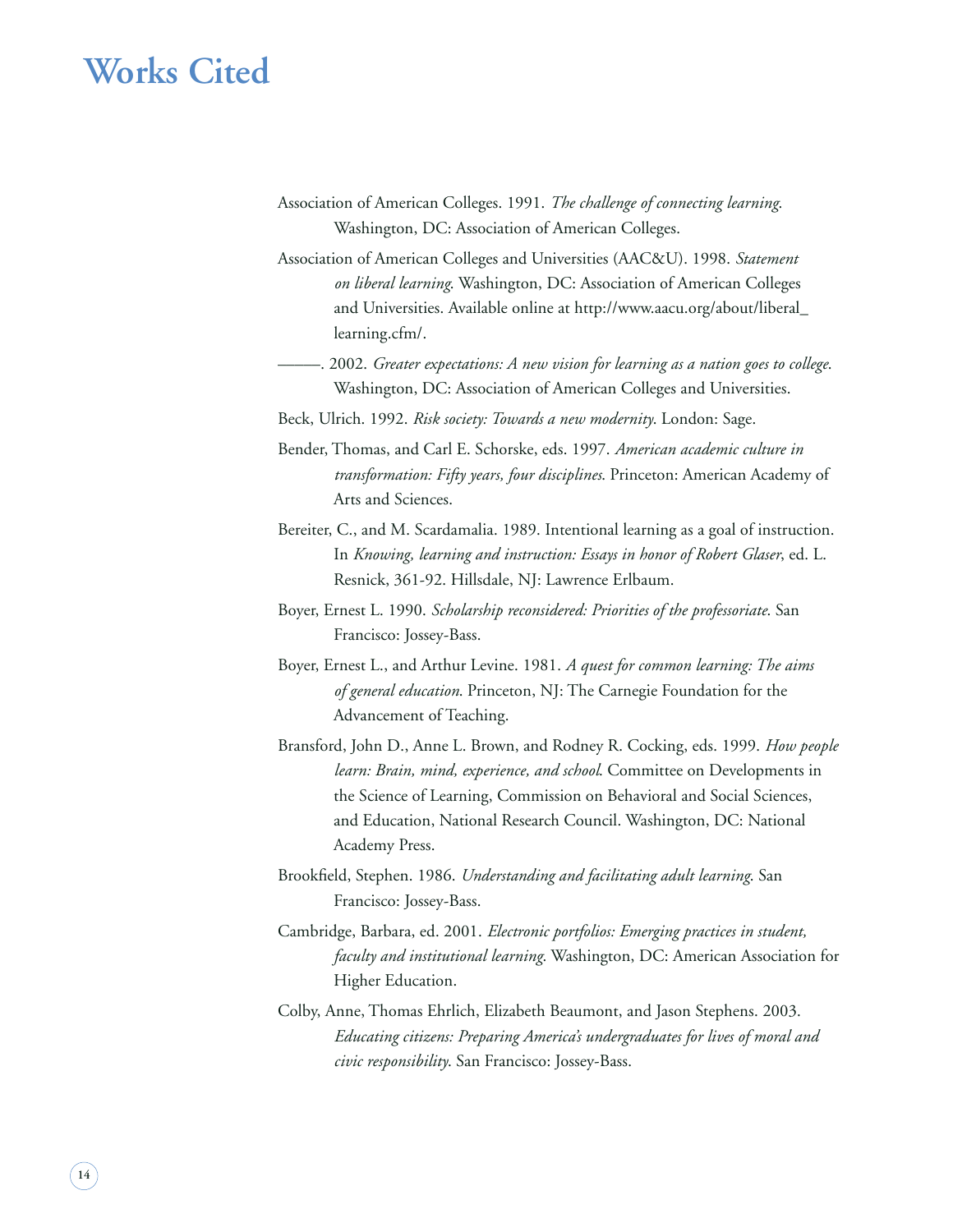- Fallon, Daniel. 2002. On the past, present, and future of the liberal arts. Paper presented at the Cornell conference on the idea of a university. Ithaca, NY.
- Fink, L. Dee. 2003. *Creating significant learning experiences: An integrated approach to designing college courses*. San Francisco: Jossey-Bass.
- Forster, E. M. 1985. *Howard's End*. New York: Bantam Books.
- Gallison, Peter. 1997. *Image and logic: A material culture of microphysics*. Chicago: University of Chicago Press.
- Geertz, Clifford. 1983. *Local knowledge: Further essays in interpretive anthropology*. New York: Basic Books.
- Gibbons, Michael, Camille Limoges, Helga Nowotny, Simon Schartzman, Peter Scott, and Martin Trow. 1994. *The new production of knowledge: The dynamics of science and research in contemporary societies*. London: Sage Publications.
- Giddens, Anthony. 1994. Living in a post-traditional society. In *Reflexive modernization: Politics, tradition and aesthetics in the modern social order*, ed. Ulrich Beck, Anthony Giddens, and Scott Lash, 56-109. Stanford, CA: Stanford University Press.
- Glaser, Robert. 1984. Education and thinking: The role of knowledge. *American Psychologist* 39: 93-104.
- Graff, Gerald. 1991. Colleges are depriving students of a connected view of scholarship. *The Chronicle of Higher Education*, February 13, A48.
- —–. 1992. *Beyond the culture wars: How teaching the conflicts can revitalize American education*. New York: W. W. Norton & Co.
- –––––. 2003. *Clueless in academe: How schooling obscures the life of the mind*. New Haven: Yale University Press.
- Halpern, Diane F., and Milton K. Hakel. 2003. Applying the science of learning to the university and beyond: Teaching for long-term retention and transfer. *Change* 35 (4): 36-41.
- Huber, Mary Taylor. 2001. Balancing acts: Designing careers around the scholarship of teaching. *Change* 33 (4): 21-29.
- Huber, Mary Taylor, and Sherwyn P. Morreale, eds. 2002. *Disciplinary styles in the scholarship of teaching and learning: Exploring common ground*. Washington, DC: American Association for Higher Education and The Carnegie Foundation for the Advancement of Teaching.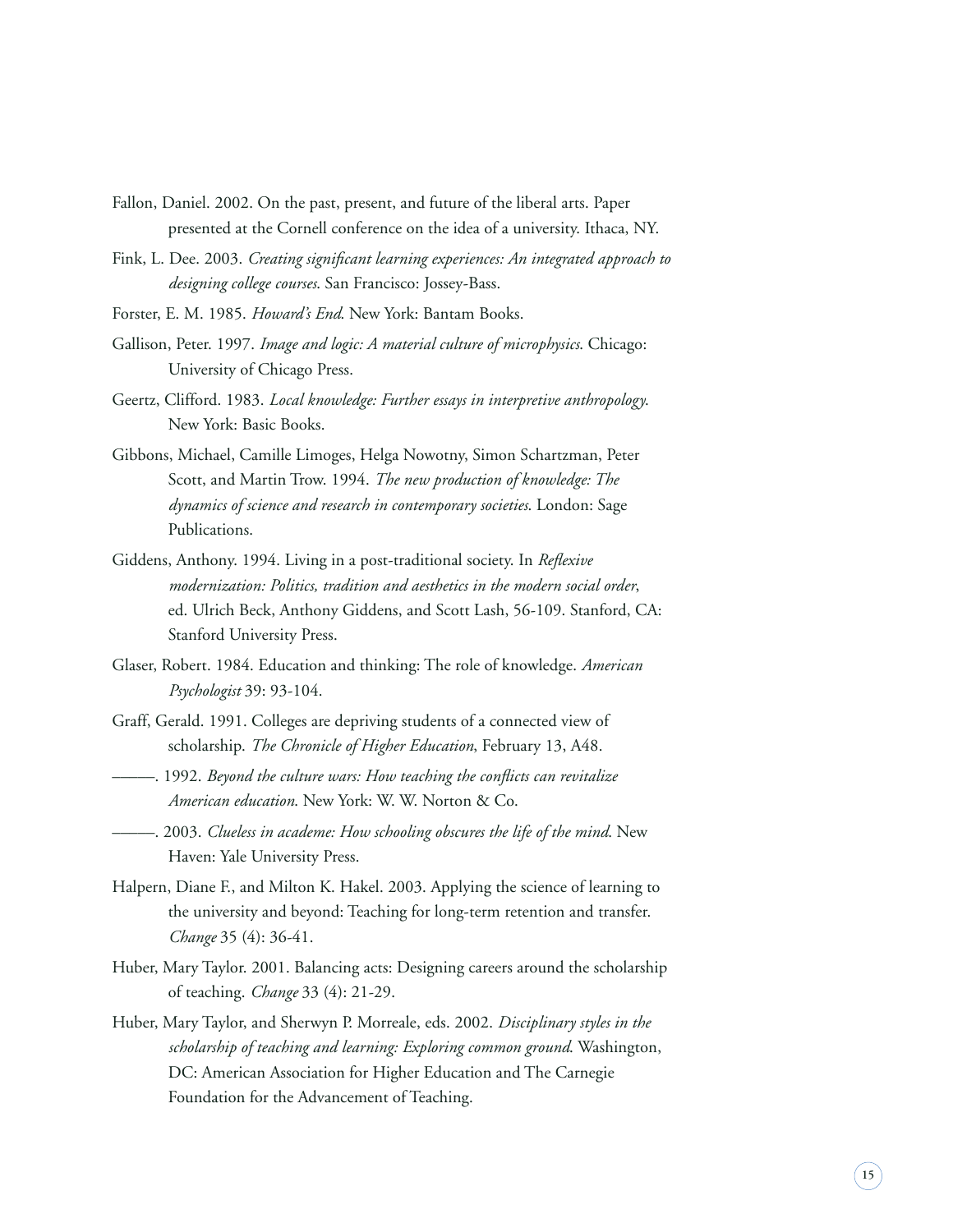- Huber, Mary Taylor, Pat Hutchings, and Lee S. Shulman. n.d. The scholarship of teaching and learning today. In *Encouraging multiple forms of scholarship: Voices from the fi eld*, ed. Kerry Ann O'Meara and R. Eugene Rice. Washington, DC: American Association for Higher Education. Forthcoming.
- Hutchings, Pat, ed. 2000. *Opening lines: Approaches to the scholarship of teaching and learning*. Menlo Park, CA: The Carnegie Foundation for the Advancement of Teaching.
- Hutchings, Pat, and Lee S. Shulman. 1999. The scholarship of teaching: New elaborations, new developments. *Change* 31 (5):10-15.
- Indiana University–Purdue University Indianapolis. 2002. *Campus Action Plan (CAP) for Indiana University–Purdue University Indianapolis (IUPUI). Mountaintops, magnets, and mandates: The capstone experience at IUPUI.* Unpublished document developed at the AAC&U Institute for Sustaining Innovation.
- Lagemann, Ellen Condliffe. 2003. The challenge of liberal education. *Liberal Education* 89 (2): 6-13.
- Levine, Arthur, and Jeanette S. Cureton. 1998. College life: An obituary. *Change* 30 (3): 12-17.
- Loacker, Georgine, ed. 2002. *Self assessment at Alverno College*. Milwaukee, WI: Alverno College Press.
- McCormick, Alexander C. 2003. Swirling and double-dipping: New patterns of student attendance and their implications for higher education. *New Directions for Higher Education* 121: 13-24.
- McKinney, Kathleen. 2004. The scholarship of teaching and learning: Past lessons, current challenges, and future visions. *To Improve the Academy* 22: 3-19.
- Moore, Berrien. 2004. Interview by Betty Ann Bowser, *NewsHour with Jim Lehrer*, PBS, September 9.
- National Survey of Student Engagement (NSSE). 2003. *Using NSSE data*. http: //www.indiana.edu/~nsse/pdf/2003\_inst\_report/using\_nsse\_data.pdf/ (accessed September 9, 2004).
- –––––. 2004. *NSSE e-News* 3 (4), http://www.indiana.edu/~nsse/e-news/vol3\_ issue4.htm/ (accessed September 8, 2004).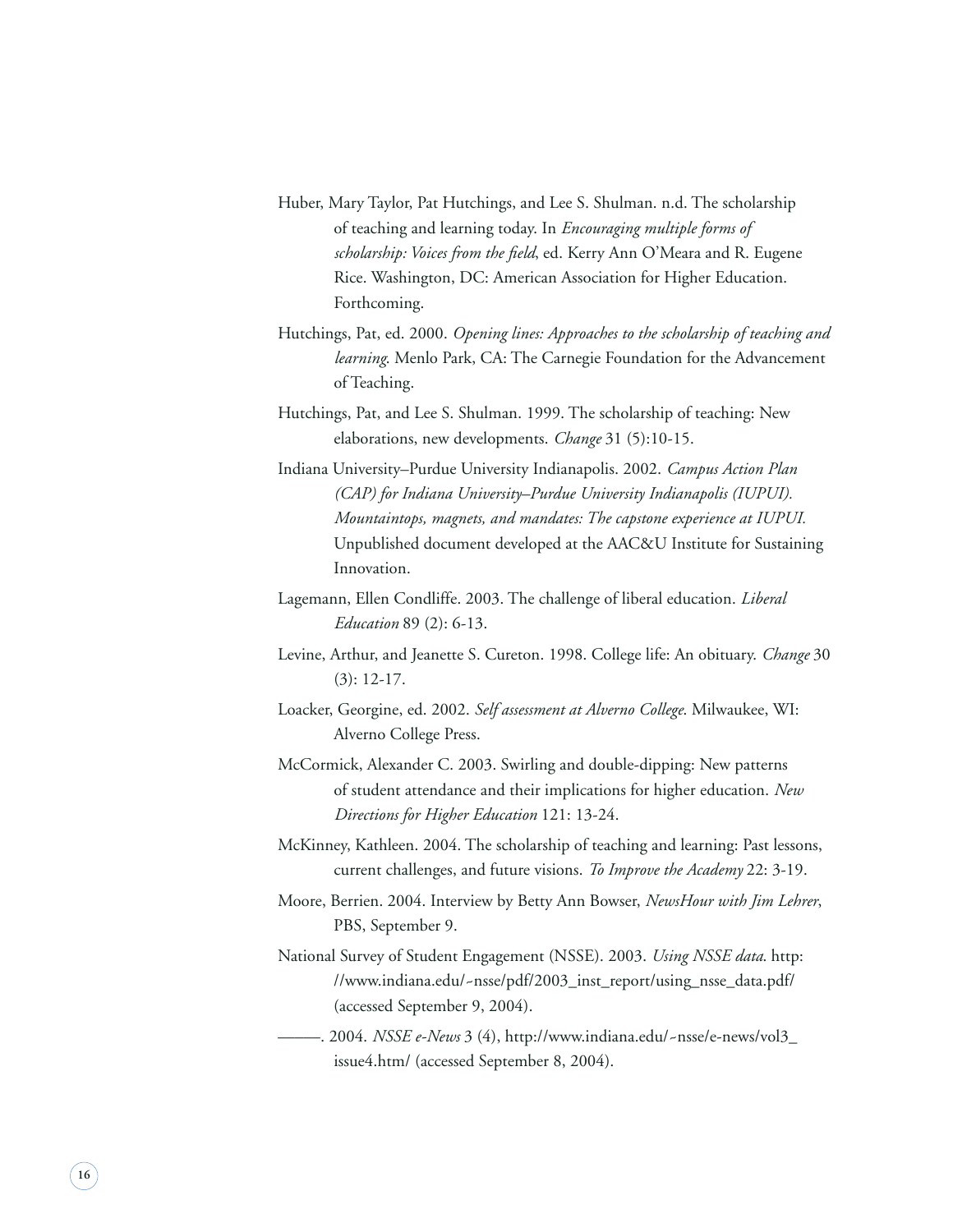- Nussbaum, Martha C. 1997. *Cultivating humanity: A classical defense of reform in liberal education*. Cambridge, MA: Harvard University Press.
- Perry, William G., Jr. 1970. *Forms of intellectual development in the college years*. New York: Henry Holt.
- Rothblatt, Sheldon. 1993. The limbs of Osiris: Liberal education in the Englishspeaking world. In *The European and American university since 1800: Historical and sociological essays*, ed. Sheldon Rothblatt and Bjorn Wittrock, 19-73. Cambridge: Cambridge University Press.
- Sabral, Dejano T. 1997. Improving learning skills: A self-help group approach. *Higher Education* 33 (1): 39-50.
- Schneider, Carol Geary, and Robert Shoenberg. 1999. Habits hard to break: How persistent features of campus life frustrate curricular reform. *Change* 31 (2): 30-35.
- Schon, Donald A. 1983. *The reflective practitioner: How professionals think in action*. New York: Basic Books.
- Shulman, Lee S. 1997. Professing the liberal arts. In *Education and democracy: Reimagining liberal learning in America*, ed. Robert Orrill, 151-73. New York: The College Board.
- Suedfeld, Peter, Philip E. Tetlock, and Siegried Streufert. 1992. Conceptual/ integrative complexity. In *Motivation and personality: Handbook of thematic content analysis*, ed. Charles P. Smith, 393-400. Cambridge: Cambridge University Press.
- Sullivan, William M. 2002. A life of the mind for practice: Professional education and the liberal arts. Manuscript. Menlo Park, CA: The Carnegie Foundation for the Advancement of Teaching.
- Taylor, Imogen, and Hilary Burgess. 1995. Orientation to self-directed learning: Paradox nor paradigm. *Studies in Higher Education* 20 (1): 87-99.
- Weinstein, Claire Ellen. 1996. Learning how to learn: An essential skill for the 21<sup>st</sup> century. *Educational Record* 77 (4): 48-52.
- Wellman, Jane, and Thomas Ehrlich, eds. 2003. *How the student credit hour shapes higher education: The tie that binds*. San Francisco: Jossey-Bass.
- Yancey, Kathleen Blake. 1998. *Reflection in the writing classroom*. Logan, UT: Utah State University Press.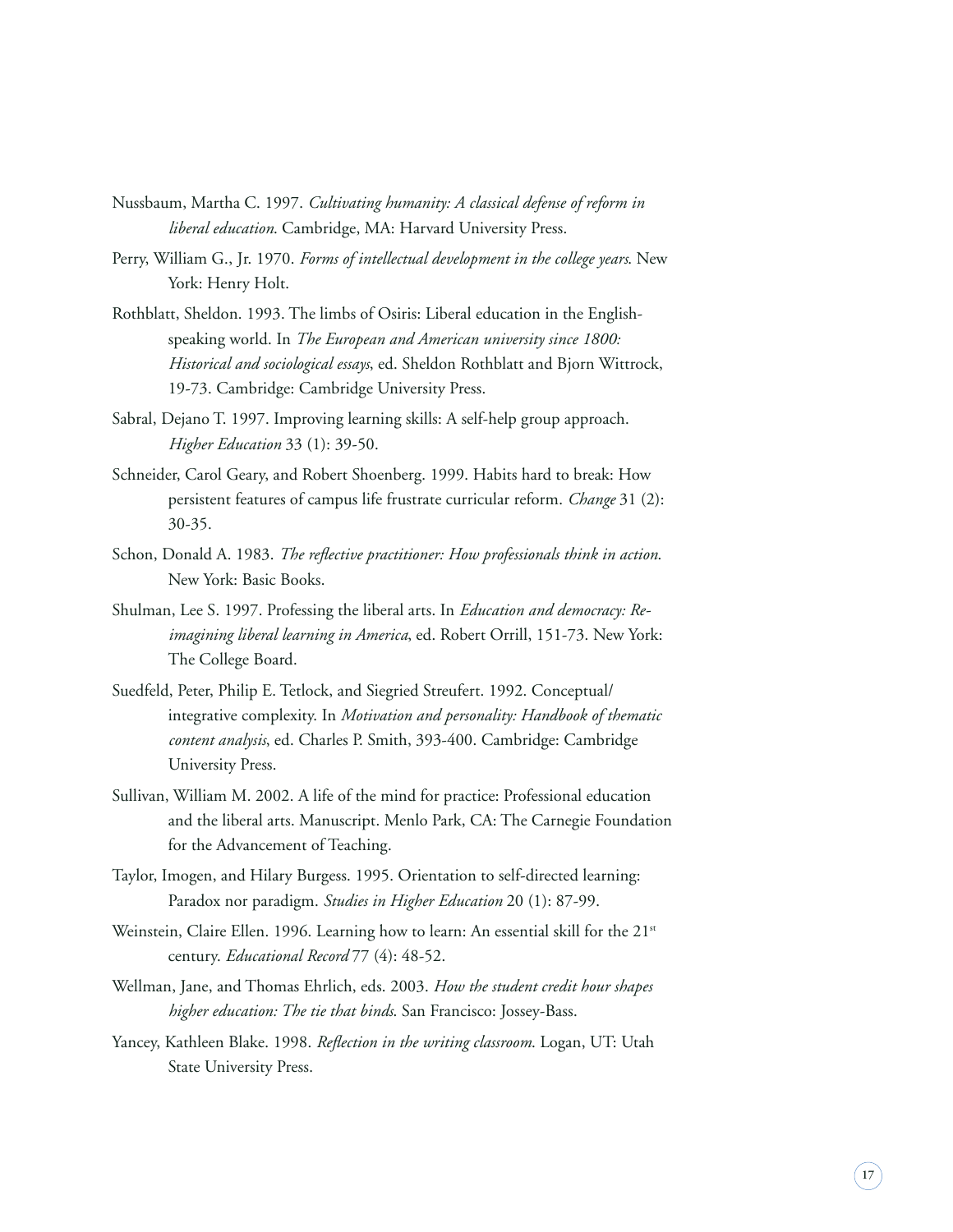### **About the Authors**

Mary Taylor Huber is a senior scholar at The Carnegie Foundation for the Advancement of Teaching and director of the Integrative Learning Project. She also leads Carnegie's role in the U.S. Professors of the Year Award Program, sits on the advisory committee for the Carnegie Classification of Institutions of Higher Education, and helps guide the Higher Education Program of the Carnegie Academy for the Scholarship of Teaching and Learning.

Huber has been involved in research at the Carnegie Foundation since 1985. She is coauthor of the recent Foundation report, *Scholarship Assessed: Evaluation of the Professoriate* (1997), author of *Community College Faculty: Attitudes and Trends* (1998) and coeditor of *What Kind of University?: International Perspectives on Knowledge, Participation, and Governance* (1999). She coedited a collection of essays titled *Disciplinary Styles in the Scholarship of Teaching and Learning: Exploring Common Ground* (2002). Her newest book is *Balancing Acts: The Scholarship of Teaching Learning in Academic Careers* (2004).

A cultural anthropologist, Huber also writes on colonial societies and is coeditor, most recently, of *Gendered Missions: Women and Men in Missionary Discourse and Practice* (1999) and *Irony in Action: Anthropology, Practice, and the Moral Imagination* (2001).

Pat Hutchings is vice president of The Carnegie Foundation for the Advancement of Teaching. With Lee Shulman, Hutchings oversees all Foundation programs and provides guidance to Foundation research initiatives. Hutchings joined the Foundation in February 1998, after serving as a senior staff member at the American Association for Higher Education (AAHE).

At AAHE, Hutchings led the Assessment Forum and directed the AAHE Teaching Initiative, working with faculty and campuses to build a culture in which teaching and learning are subjects of serious faculty attention.

Hutchings has written widely on the investigation and documentation of teaching and learning in colleges and universities, especially on teaching and course portfolios and on peer collaboration and review of teaching. She holds a doctorate in English from the University of Iowa and was chair of the English department at Alverno College before joining AAHE.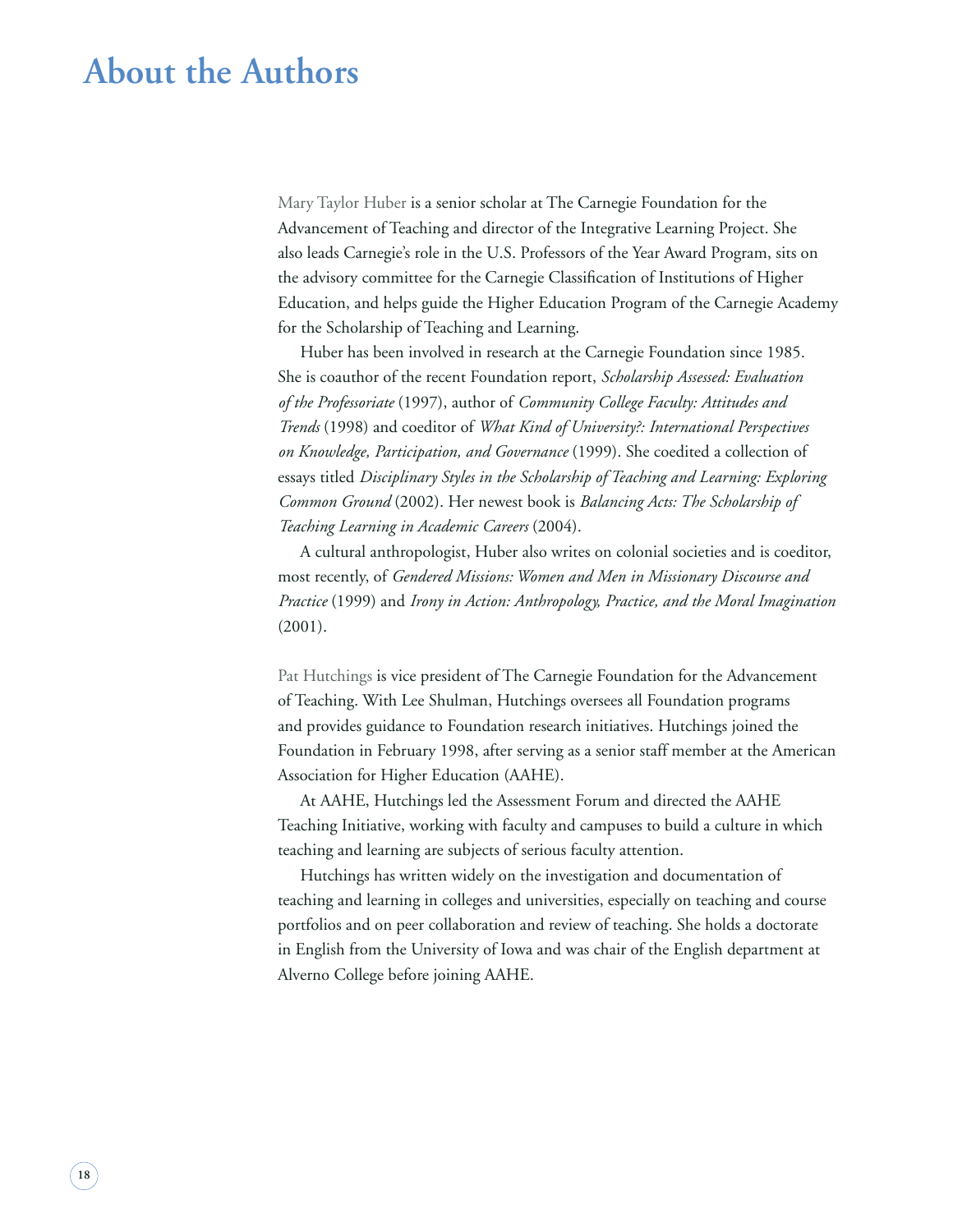#### **Association of American Colleges and Universities**

AAC&U is the leading national association concerned with the quality, vitality, and public standing of undergraduate liberal education. Its members are committed to extending the advantages of a liberal education to all students, regardless of academic specialization or intended career. Since its founding in 1915, AAC&U's membership has grown to 1000 accredited public and private colleges and universities of every type and size.

AAC&U functions as a catalyst and facilitator, forging links among presidents, administrators, and faculty members who are engaged in institutional and curricular planning. Its mission is to reinforce the collective commitment to liberal education at both the national and local levels and to help individual institutions keep the quality of student learning at the core of their work as they evolve to meet new economic and social challenges.

Information about AAC&U membership, programs, and publications can be found at www.aacu.org.

**The Carnegie Foundation for the Advancement of Teaching**

Founded by Andrew Carnegie in 1905 and chartered in 1906 by an act of Congress, The Carnegie Foundation for the Advancement of Teaching is an independent policy and research center with a primary mission "to do and perform all things necessary to encourage, uphold, and dignify the profession of the teacher and the cause of higher education." The improvement of teaching and learning is central to all of the work of the Foundation. The Foundation is located in Stanford, California. More information may be found on the Web site at www.carnegiefoundation.org.